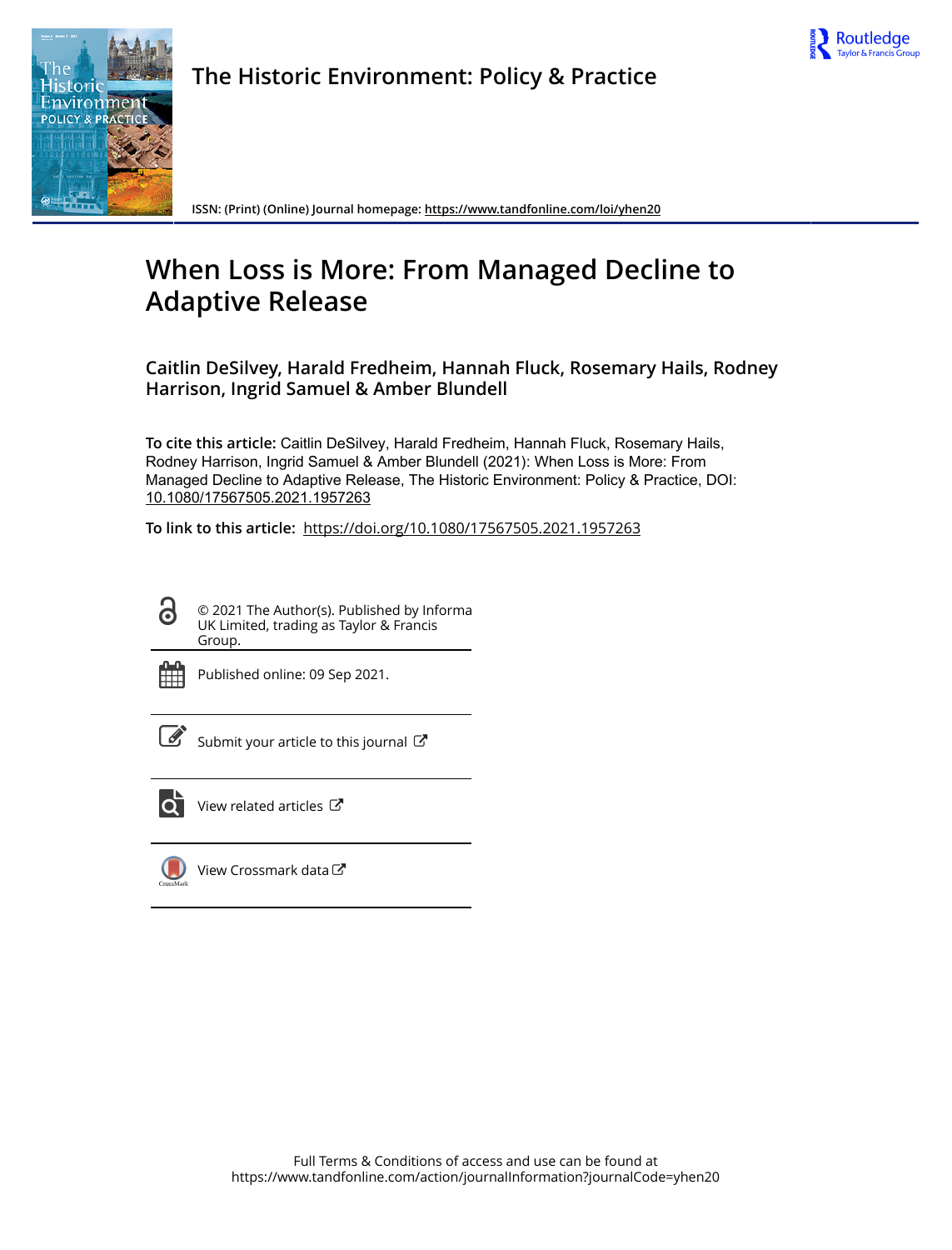**a** OPEN ACCESS **a** Check for updates

Routledge Taylor & Francis Group

## **When Loss is More: From Managed Decline to Adaptive Release**

Caitlin DeSilve[y](http://orcid.org/0000-0003-1629-8414) D<sup>[a](#page-1-0)</sup>, Harald Fredheim D<sup>[b](#page-1-0)</sup>, Hannah Flu[c](#page-1-1)k D<[s](http://orcid.org/0000-0002-6975-1318)up>c</sup>, Rosemary Hails D<sup>[d](#page-1-1)</sup>, Rod[n](http://orcid.org/0000-0002-5030-0525)[e](#page-1-2)y H[a](#page-1-0)rrison D<sup>e</sup>, Ingrid Samuel<sup>d</sup> and Amber Blundell<sup>a</sup>

<span id="page-1-2"></span><span id="page-1-1"></span><span id="page-1-0"></span><sup>a</sup>Environment and Sustainability Institute, University of Exeter, Penryn, UK; <sup>b</sup>Department of Archaeology, University of York, York, UK; 'Historic England, The Engine House, Swindon, UK; <sup>a</sup>National Trust, Swindon, UK; <sup>e</sup>UCL Institute of Archaeology, University College London, London, UK

#### **ABSTRACT**

Within the heritage sector there is widespread recognition that the accelerating effects of climate and other changes will necessitate reconsideration of the care of at-risk places and properties. Heritage organisations and agencies are developing new ways to identify and measure future threats, and to prioritise resources accordingly. For some designated assets, it is becoming clear, it may be necessary to manage processes of decline and transformation. Drawing on insights gathered from conversations with natural and historic environment practitioners and regulators, this paper highlights current practice and policy around managed decline, with a focus on the English context. In seeking to address some of the limitations of current approaches, this paper introduces a new conceptual framework: *adaptive release*. Adaptive release, as presented here, reflects a decision to accommodate the dynamic transformation of a heritage asset and its associated values and significance, with reference to wider landscape settings. The focus is on iterative management over extended timeframes, involving some relinquishment of control and a commitment to ongoing monitoring and interpretation. The concept of adaptive release is presented provisionally, rather than prescriptively, to expand the range of options available to natural and historic environment professionals in responding to inevitable change.

#### **KEYWORDS**

Adaptation; transformation; change management; climate change; landscape; managed decline

#### **Principles, Practice and the Challenge of Change**

In 2008 English Heritage's *Conservation Principles* set out a definition of conservation as 'the process of managing change to a significant place in its setting in ways that will best sustain its heritage values, while recognising opportunities to reveal or reinforce those values for present and future generations.<sup>1</sup> The document's framing of conservation as change management recognised that alterations to the physical fabric of features in the historic environment would sometimes be necessary, and even desirable, in order to sustain value, stating: 'Change to a significant place is inevitable, if only as a result of the passage of time, but can be neutral or beneficial in its effect on heritage values.<sup>[2](#page-8-1)</sup> *Conservation Principles* was published in the context of proposals for major reform to

**CONTACT** Caitlin DeSilvey **c.o.desilvey@exeter.ac.uk** 

© 2021 The Author(s). Published by Informa UK Limited, trading as Taylor & Francis Group.

This is an Open Access article distributed under the terms of the Creative Commons Attribution License (http://creativecommons.org/ licenses/by/4.0/), which permits unrestricted use, distribution, and reproduction in any medium, provided the original work is properly cited.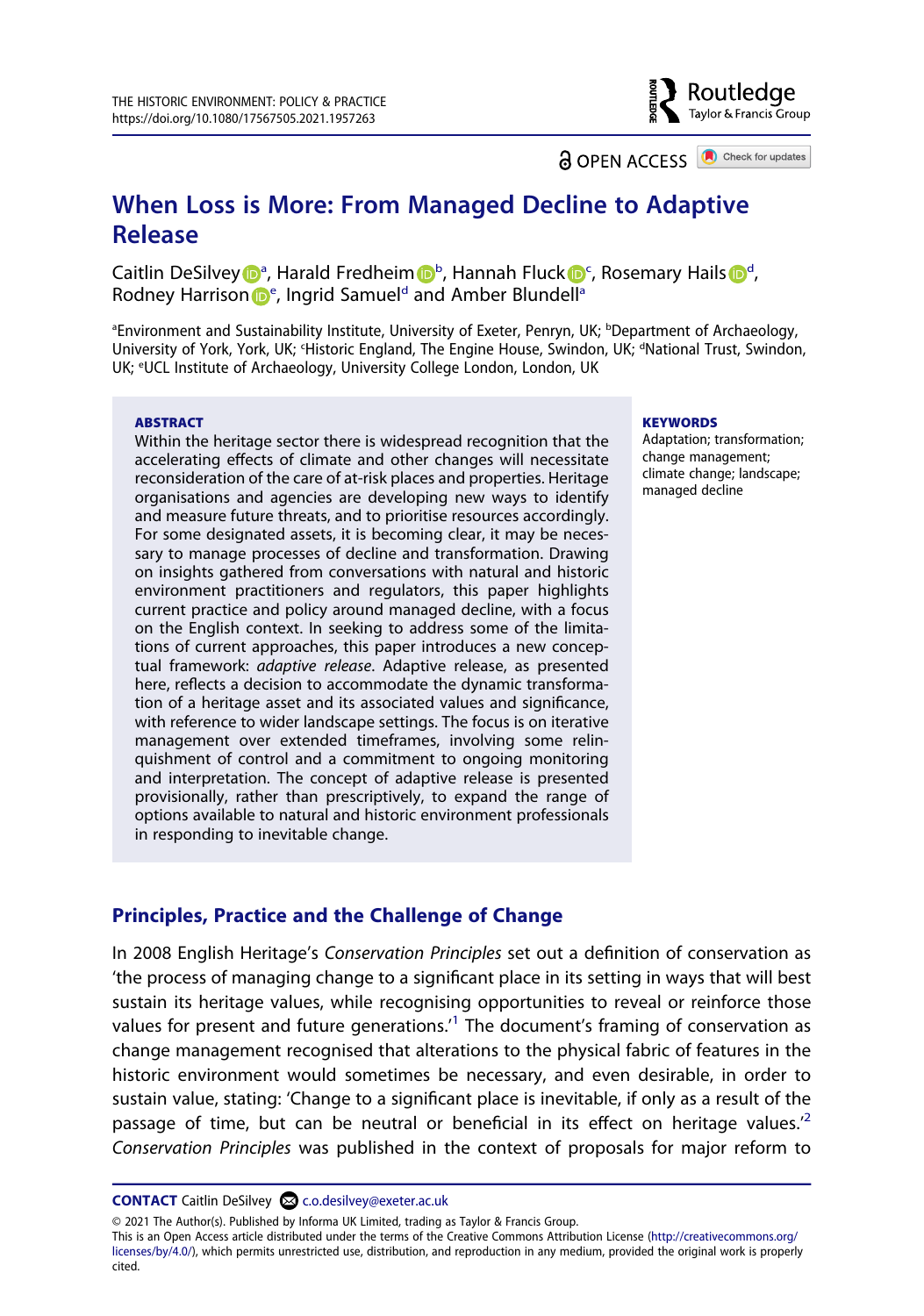heritage protection in England, which aimed to simplify the system of statutory protections and encourage a more holistic, landscape-based approach to conservation of the historic environment.<sup>[3](#page-8-2)</sup>

Over a decade after the publication of *Conservation Principles*, the promised heritage reforms have not yet materialised, and the need to manage change successfully in the historic environment has, arguably, never been greater.<sup>4</sup> Concerns evident on the distant horizon in 2008 are now coming into sharp focus. Accelerated climate and ecological change, widespread economic instability and regulatory uncertainty present clear and potentially protracted challenges. Heritage organisations and agencies will need to face these challenges in the way they manage properties and allocate resources, and are currently developing new ways to understand and identify future threats in order to help them plan and make evidenced decisions consistently and transparently.<sup>[5](#page-8-4)</sup> As an outcome of these processes, it will be possible to continue to maintain and protect some at-risk heritage features, in part or in whole; some will be flagged for adaptive reuse or relocation. Some features, however, will be harder to protect and will fall into a third category where the management of decline and/or loss may be necessary. This will not be easy. Change to architectural and landscape features on the 'too tough to save' end of the spectrum is likely to be variable and unpredictable and involve extensive alteration of physical form and material fabric – through processes of coastal change and erosion as well as biotic and abiotic degradation mechanisms.<sup>[6](#page-8-5)</sup>

This paper addresses the situation that the heritage sector in England<sup>7</sup> currently finds itself in with regard to places and properties at the decline/loss end of the changemanagement spectrum. We ask why, despite widespread recognition of the need to face up to the prospect of significant and sometimes irreversible change, it is still often difficult to manage these changes in practice, and in alignment with relevant policy and legislation.[8](#page-8-7) In doing so, it draws on the spirit of *Conservation Principles* to ask whether, in some cases, processes that *look like* loss and decline, on one register, may also generate opportunities for revealing new values and enhancing significance. 'If all or part of a significant place will be lost, whether as a result of decision or inevitable natural process, its potential to yield information about the past should be realised', states Principle 6.3. $9$ This recognition of the possibility that information may be yielded through attending to 'inevitable natural process' offers a useful starting point for the ideas we discuss in this paper. The next step in preparing to respond and adapt to the challenges of the  $21<sup>st</sup>$ century, we argue, is to combine openness to the potentially beneficial aspects of heritage change with a more sophisticated understanding of the relationship between natural and cultural heritage values, and how they can sustain each other.<sup>[10](#page-8-9)</sup>

The reflections in this paper draw on work carried out as part of the Landscape Futures and the Challenge of Change project, a collaboration between the University of Exeter, University College London, the National Trust, Historic England and Natural England (following on from the Heritage Futures research programme).<sup>11</sup> For the past year, we have been working together to try to understand how heritage managers and regulators in England interpret and apply current policy when faced with the prospect of loss and decline in designated heritage 'assets', where the expectation of protection makes the challenge of managing dynamic change particularly acute. What has become clear in this work is that there is little consensus about whether current policy and legislation is flexible enough to accommodate the change-management challenge the sector now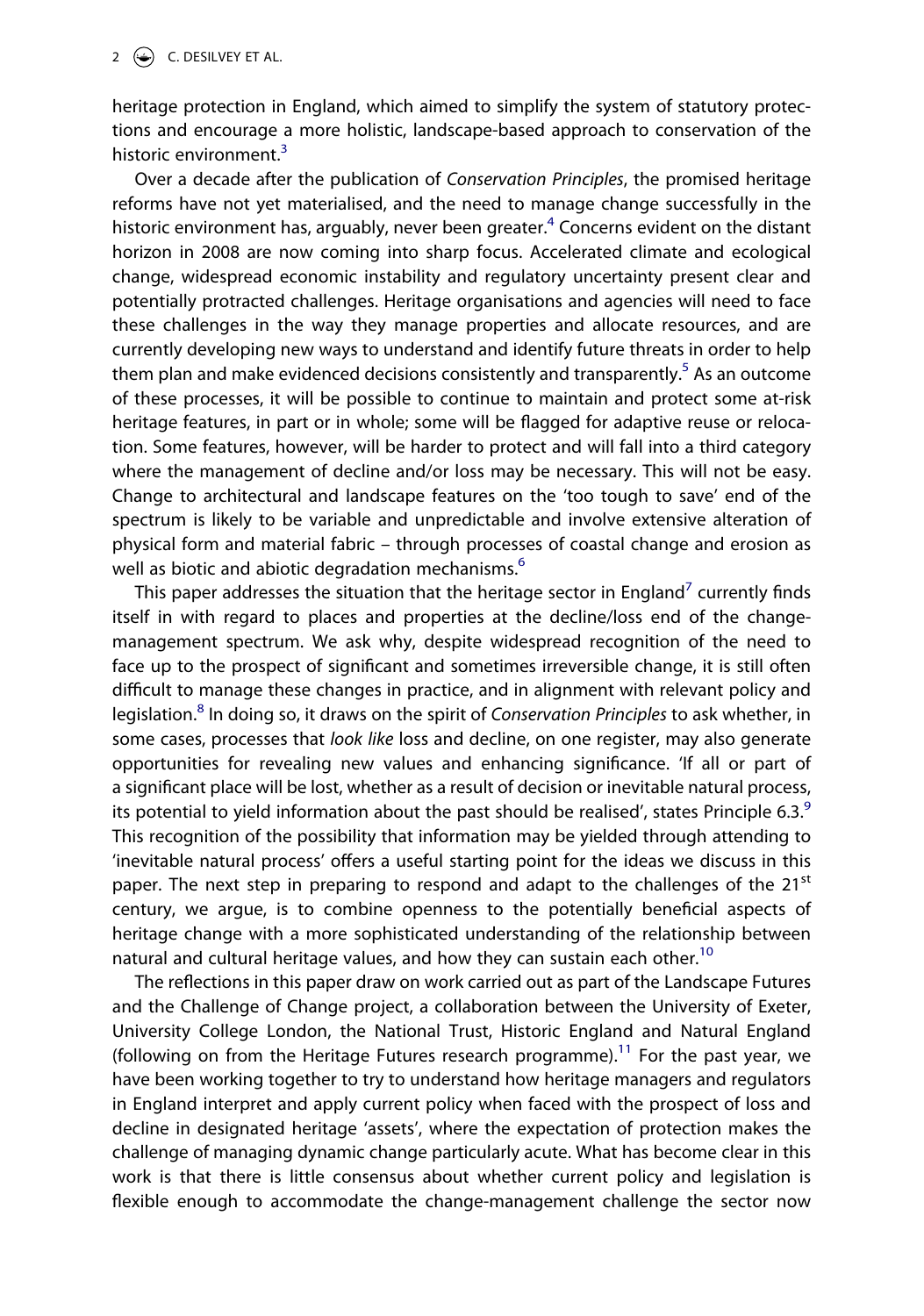faces. In our conversations with managers and regulators, people emphasised different aspects of relevant regulation and management practice, with some asserting the need to protect special interest and others prioritising a broader focus on sustaining significance.<sup>12</sup> There is also, clearly, a difference between statutory designation for Listing and Scheduling, with regard to expectations of maintenance and other management actions.<sup>13</sup> Finally, individuals (depending on their professional backgrounds and personal perspectives) appear to have very different comfort zones regarding the active management of (certain kinds of) change. Together, these factors can lead to a perception of regulatory inconsistency, and a related lack of confidence in those tasked with managing vulnerable assets. The project designed a series of workshops to explore these issues in more detail, with reference to specific cases, but this paper seeks to address another problem we identified in our conversations, around the language available to practitioners in their decision making and its relationship to cultures of organisational practice.

In the past decade, it has become much more common than it once was for heritage practitioners to openly discuss the need to recognise the potential for loss. An acknowledgement that in some circumstances not everything can or will be protected is now core to sector discussions about climate adaptation and risk assessment.<sup>14</sup> The practical management options available in these contexts are often limited, however, and tend to be thin on detail about the stages involved in navigating a process of 'managed loss' and relinquishment (aligned to 'managed retreat', in a coastal context).<sup>15</sup> The established treatment option of 'managed decline' was often identified in our discussions as the practice which provides the most scope for managing the deterioration of an asset when other conservation actions are not deemed to be viable. Managed decline has its origins in minimal-intervention strategies adopted for the management of ruins, and it has been repurposed in more recent policy as part of a sustainability agenda.<sup>16</sup> Guidance on managed decline usually states that steps should be taken to achieve preservation by record and then to slow or mitigate against damage and decay, as far as possible.<sup>17</sup>

The issue that we identified in our conversations with practitioners was not around the practice of managed decline, *per se*, but around the possible perception of neglect, and associated negative connotations.[18](#page-9-6) Even in cases where a decision has been made to manage decline actively and intentionally, the language of 'decline' does not invite reflection on the potentially positive aspects of change. Taken together – decline, decay, loss, risk, threat, damage – the bundle of available vocabulary can act, we argue, as a barrier to productive conversations about change and make it difficult to focus attention on the (cultural and natural) processes that unfold after a decision has been made to 'let go'. In the context of risk assessment and prioritisation exercises, the focus on assets that will be 'saved' and 'lost' may overlook opportunities to enhance significance through the careful management of change.

We need language that will help us prepare to have the conversations that need to be had about heritage asset transformations, to shift dialogue into a more proactive mode, and to better describe innovative practices which are already being developed by practitioners. In response to this need, in this paper the Landscape Futures project introduces and invites consideration of a new conceptual framework, which attempts to address some of the limitations of managed decline: **adaptive release**. The concept of adaptive *reuse*, which developed out of efforts to make heritage practice more relevant and responsive to societal needs by sanctioning the adaptation of historic structures for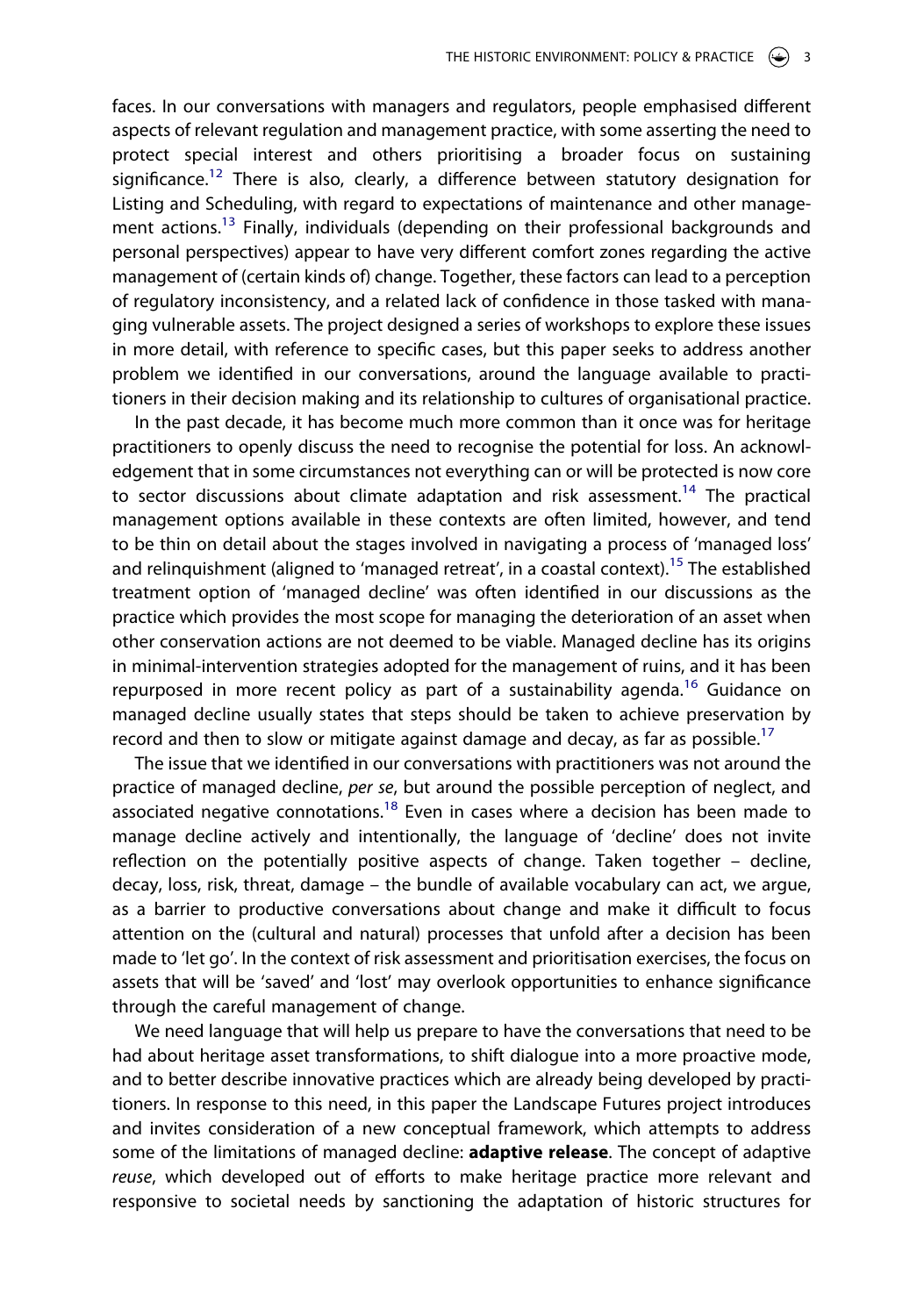contemporary use, is now squarely mainstream, and an essential approach in the heritage toolkit.<sup>19</sup> In the current context, with drivers of change accelerating and the need for new forms of integrated heritage management now evident, we suggest that thinking about *release*, as well as reuse, may be a productive way to move forward. As *Conservation Principles* implies, sometimes the sector may need to be open to the ways in which processes of change (natural or otherwise) can reveal values as well as erode them. Building on this insight, adaptive release represents a step change in thinking, by foregrounding opportunities to manage change as the emergence of combined and contingent natural and cultural significance, and in doing so connect isolated heritage assets to their wider landscape settings.

## **Introducing Adaptive Release**

By way of an initial definition, **adaptive release** *reflects an active decision to accommodate and interpret the dynamic transformation of a heritage asset and its associated values and significance*. The accommodation of ruination has a long history in heritage management, of course, often developing as a pragmatic response to limited financial or staffing resources.<sup>20</sup> What we are proposing here is slightly different. The term 'adaptive' places the emphasis on iterative, reflective management over extended timeframes, involving a programme of monitoring of and learning from change.<sup>21</sup> The approach is not passive – it requires extended engagement and almost certainly some continued investment, as managers navigate uncertainty and explore different 'adaptive pathways'.<sup>[22](#page-9-10)</sup> The term 'release' implies some relinquishment of control, and a willingness to accept uncertain outcomes and messy change trajectories, cutting across natural and cultural heritage categories and designation frameworks. Adaptive release is broadly based on a principle of non-intervention, but it does not rule out targeted intervention where appropriate. The focus is on process, not on the achievement of a specific state, and the management end point often will not be known, or indeed may change over time. We present the concept of adaptive release provisionally, rather than prescriptively, in hopes that it will expand the range of options available in responding to inevitable change and help natural and historic environment professionals find common ground in their discussion of appropriate adaptation actions, particularly in landscapes with multiple protective designations.

Adaptive release builds on recent work in heritage studies on how memory-practices can be sustained by the loss or destruction of forms of heritage, as well as by their preservation and persistence.<sup>[23](#page-9-11)</sup> In *Curated Decay*, this insight is linked to the selective 'release' of heritage materials to allow for their incorporation into ecological and other systems: 'We need ways of valuing the material past that do not necessarily involve accumulation and preservation – ways that instead countenance the release of some of the things we care about into other systems of significance'.<sup>[24](#page-9-12)</sup> Although the concept of curated decay has opened up discussion and debate in the sector, and informed proposals for high-profile sites such as St Peters Seminary, Cardross,<sup>[25](#page-9-13)</sup> it was presented in the spirit of reflection, rather than as a roadmap, and has an indirect relationship to practical management quidance.<sup>26</sup> In related work, adaptive release resonates with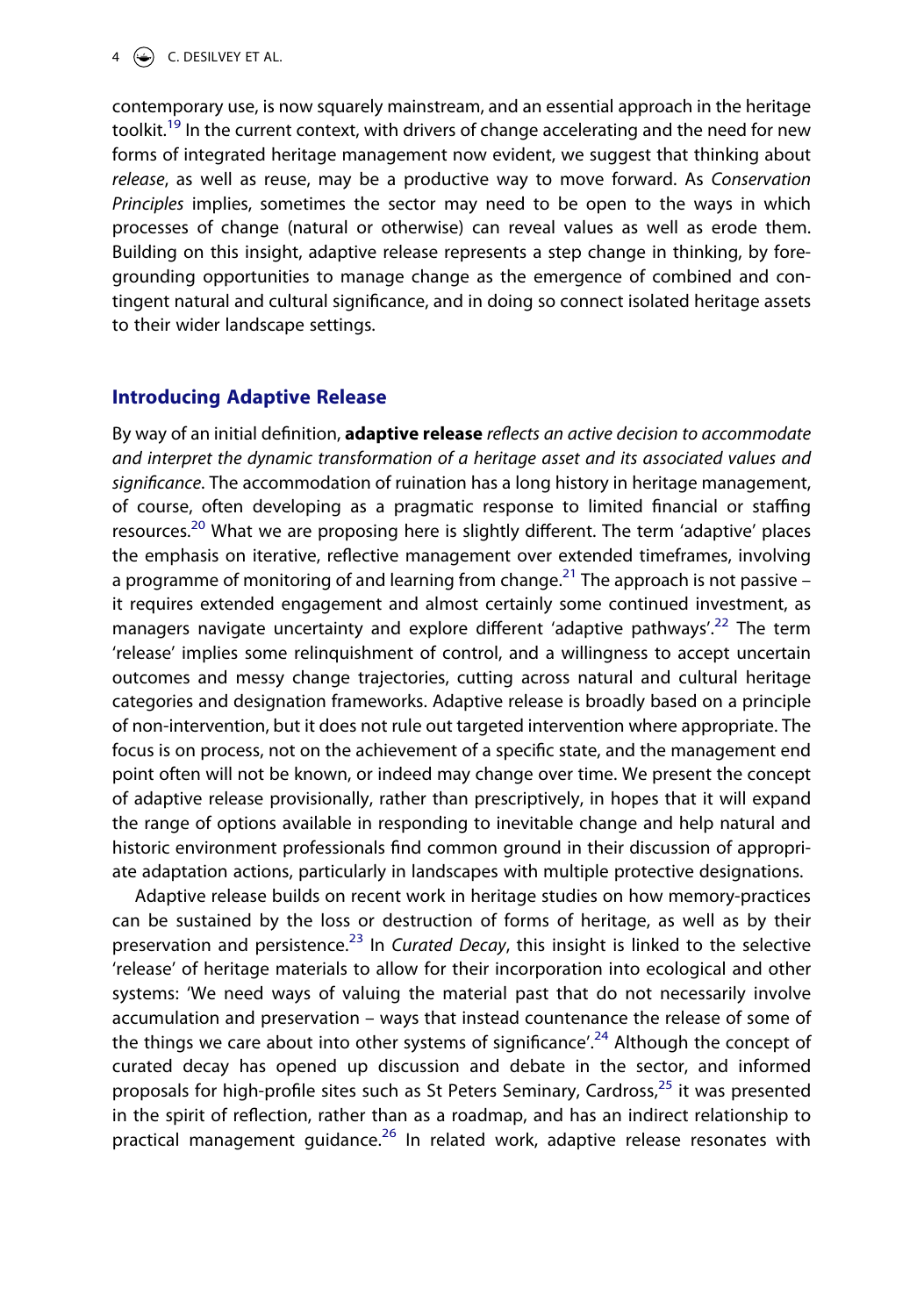recent proposals for 'autonomous adaptation' in heritage sites affected by climate change:

[T]o accommodate various forms and stage[s] of transformation of heritage in an era of climatic change, changes in preservation policy are needed . . . [A] comprehensive approach to adaptation ... enables not only a focus on remembering heritage values through persistent adaptation (preservationist paradigm) but also a focus on discovering transitioning heritage values through anticipatory and autonomous adaptation (transformation paradigm).<sup>[27](#page-9-15)</sup>

As suggested above, however, while adaptive release can perhaps be aligned with a 'transformation paradigm', 'autonomy' is not necessarily the goal – with the emphasis instead on developing new ways of caring for heritage features in the space between autonomy/abandonment and control/intervention (and, by extension, nature and culture). Certain aspects of existing practice, such as the soft-capping of walls and the provision of habitat in built structures, offer a potentially useful precedent for this kind of hybrid management (although the focus on such practices at present is perhaps more about effective consolidation and compliance with mitigation measures than a commitment to integrated management).<sup>[28](#page-9-16)</sup> The 'active abandonment' of historic undersea vessels for delivery of wider public and environmental benefits is one noteworthy example of a considered approach to managing the inevitable loss of historic fabric in collaboration with natural processes.<sup>[29](#page-9-17)</sup>

If the concept of adaptive release exists in productive relation to adaptive reuse, in a built heritage context, it also links conceptually to core concepts in ecology and nature conservation. Theorisations about 'release' as a generative stage emerged from studies of ecosystem dynamics, proposing that ecosystems should be understood as adaptive systems that change over time, with phases of growth and conservation followed by periods of release (or 'collapse') and reorganisation.<sup>30</sup> The concept has since been taken up by social scientists working on climate change adaptation and resilience, to highlight how apparent collapse may be an opening to creative recalibration.<sup>[31](#page-9-19)</sup> Adaptive release works, in this sense, as a bridging concept, and opens up opportunities to bring together natural and historic environment perspectives on adaptation and change. In a natural environment context, the adaptive management of dynamic change is standard practice, as populations and habitats shift in response to various drivers. Some of this orientation could productively be translated for application in historic environment contexts, within an adaptive release framework.<sup>32</sup> In other areas, the approach may help identify and address parallel concerns – around, for example, the shift from the management of discrete 'features' (in Sites of Special Scientific Interest – SSSIs) and discrete 'assets' (on the National Heritage List for England – NHLE) to allow for a focus on emerging values and significance within a broader landscape setting. $33$  Common ground could also be found in the way that adaptive release may encourage 'portfolio' or 'collections' thinking, with the significance of individual features/assets contingent on wider landscape networks and consideration of relative scarcity and abundance.<sup>34</sup> Finally, mutual benefit may arise from sharing the different temporal scales of thinking associated with cultural and natural heritage – looking back and looking forward to contextualise decisions with regard for multi-generational pasts and futures.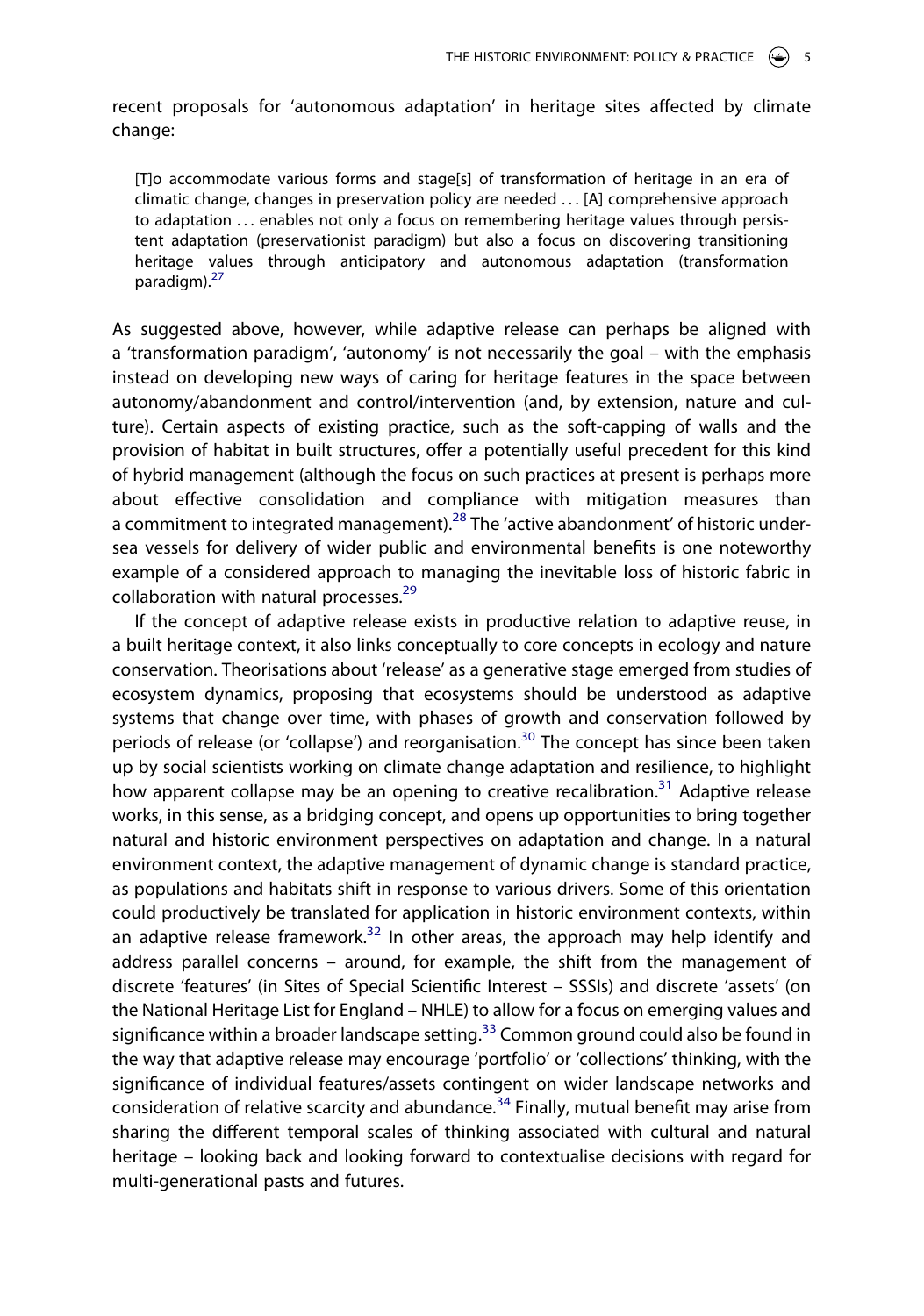#### 6  $\left(\bigcirc\right)$  C. DESILVEY ET AL.

In a historic environment asset managed through adaptive release, some emerging values may be 'natural' (e.g. increased biodiversity; carbon sequestration; natural flood management; habitat creation) and some 'cultural' (e.g. appreciation of the aesthetics of ruination; tangible evidence of cycles of dereliction and shrinkage; interpretation of histories of materials extraction and construction).<sup>35</sup> In some contexts, trade-offs will need to be considered, as the loss of integrity in a cultural feature facilitates, for example, the recovery of natural processes and benefits. Ideally, however, opportunities would be sought to cut across these categories, and to make legible the cultural significance of seemingly natural features (and vice versa).<sup>[36](#page-10-1)</sup> On the British Isles, human activity has shaped landscapes and waterscapes, and their biodiversity, over millennia.<sup>[37](#page-10-2)</sup> The reality of this deep-time entanglement and landscape co-production allows us to view adaptive release as an extension of this history of coexistence, consistent with historical patterns of interaction – rather than as an assertion of autonomous nature.

Certain plants and animals will take advantage of the withdrawal of intensive management, and the stories about why they are there, and where they came from, are often about people as much as they are about 'nature'. Recent work in ecological archaeology, for example, has revealed how nettles and raspberry bushes index the remnants of abandoned Second World War Luftwaffe camps in far north of Norway.<sup>[38](#page-10-3)</sup> Research on plant communities associated with industrial landscapes and the microhabitats provided by different cultural heritage materials also provides opportunities for integrated interpretation.<sup>[39](#page-10-4)</sup> During the transitional phases associated with an adaptive release approach, such interpretation would counter the potential perception of neglect as architectural features gradually become archaeological (and ecological). This transition is one that landscape archaeologists are already familiar with, given their understanding of past abandonment processes, and their wider emphasis on setting connectivity, continuity and landscape character – rather than persistence of discrete features.<sup>40</sup> Adaptive release could work to encourage adoption of these perspectives more widely in relation to built heritage (arguably one of the aims of the shelved Heritage Protection Reform).<sup>41</sup>

#### **Debating and Developing Adaptive Release**

Adaptive release will only be appropriate in specific circumstances that meet certain criteria, and where managers are committed to ongoing monitoring, active interpretation and iterative identification of emerging significance. It will require support for sustained and meaningful engagement with communities of interest, given that identifying and understanding current and future values is a shared process that requires deliberative dialogue and considered negotiation. If applied in cases where a decision has already been made to manage the decline of an asset, adaptive release could focus attention on opportunities to carry out habitat surveys or host community archaeology projects, in collaboration with local people and organisations. It has a potential application where a decision to change land use to enhance biodiversity or ecosystem services (afforestation, wilding, regenerative farming) will have a knock-on effect on cultural heritage assets and designed landscapes. Here, adaptive release could help managers interpret current management direction in relation to historic land use practices, and as part of a continuum of change with a trajectory leading to sustainable landscape futures.<sup>[42](#page-10-7)</sup> Adaptive release also has potential value in places where accelerated coastal processes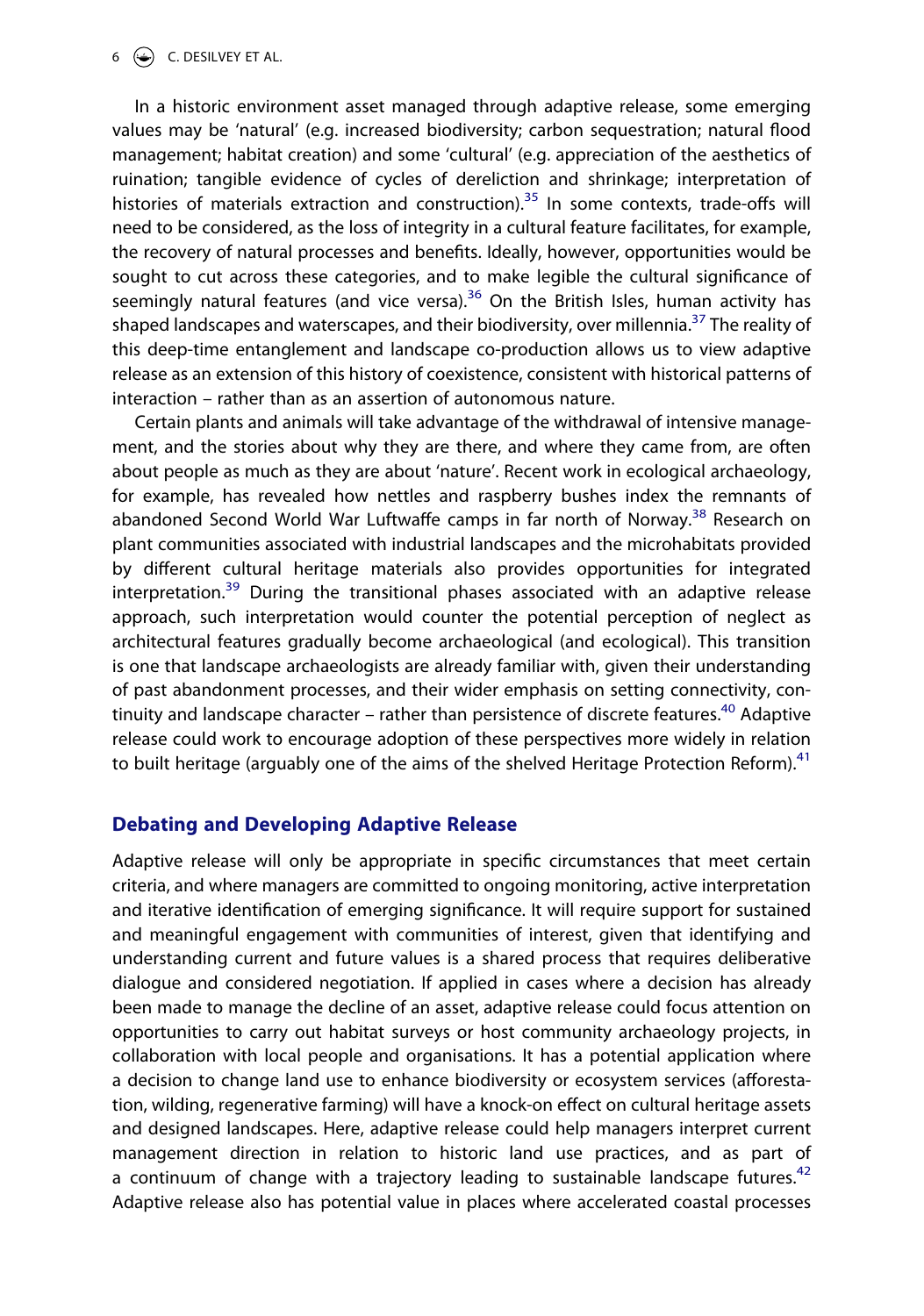are likely to result in incremental or punctuated impacts on the structural integrity of assets. A decision to apply an adaptive release approach in advance of anticipated damage – and to carefully describe likely tipping points – may create opportunities to communicate with affected communities about inevitable change and encourage a proactive rather than a reactive response.<sup>[43](#page-10-8)</sup> It also could provide a structure within which a land manager or heritage provider can actively assess and make decisions about what it is possible to retain, and for how long they will be able to continue to safely provide access. In most of these situations, the capacity to manage a process of adaptive release would rely on a willingness to coordinate policy and expertise across natural and historic environment sectors (and regulatory authorities), coordination which can be difficult to achieve at present.<sup>[44](#page-10-9)</sup>

While acceptance of inevitable change and evolving significance is core to the approach set out in *Conservation Principles* (and a key recommendation for the heritage sector of the Heritage Futures research programme<sup>45</sup>) the fit between the concept and existing historic environment designation frameworks is less clear. Adaptive release may, for example, involve management of a listed asset to allow for a gradual transition from primarily *architectural* interest to primarily *archaeological* interest, as change 'releases' new narrative and interpretive opportunities. In such a situation, there may need to be a commitment up front to continued designation, to ensure that adaptive release is not applied cynically to justify neglect (and to facilitate de-listing and removal of development prohibitions). It is not clear that current designation practice could accommodate this kind of anticipatory revaluation. Anticipation of the emergence of new interests through climate (or other) change is more common in natural environment contexts: Natural England's policy allows for 're-notification' of interest in (SSSIs) as they undergo change (climate-driven or otherwise) and new interests emerge, and this provision is currently being strengthened through a series of proposed reforms.<sup>46</sup> In our preliminary discussions with practitioners, a range of existing tools were cited as possible devices for managing adaptive process in the historic environment, including Heritage Partnership Agreements and Conservation Management Plans, but, for the most part, their application in such contexts is untested. $47$ 

Adaptive release will not involve 'letting go' completely, but rather releasing a measure of control sufficient to open up change pathways: some light touch 'holding on' will be required, as will a long-term commitment to iterative engagement. In most sites appropriate for consideration under this approach, eventual loss is likely to be preceded by decades of partial persistence, and new mechanisms would need to be found for resourcing ongoing activity. In some cases, adaptive release may be a temporary phase preceding adaptive reuse, as values associated with a site change over time and other uses eventually become viable. During a release phase, interpretation could involve experimentation with virtual story-telling and augmented reality applications to help people understand the trajectory of change, and to animate the evidence gathered through recording.<sup>[48](#page-10-13)</sup> It may be useful to define a 'watching brief' for sites managed for adaptive release, similar to that used in development-led archaeology, in which irrevocable change is accepted and the role of the practitioner is to monitor and to intervene when there is potential to deliver public benefit.<sup>49</sup>

We recognise that before it is put into practice, adaptive release must be trialled and evidence gathered to inform how it might apply in different contexts, whether it could be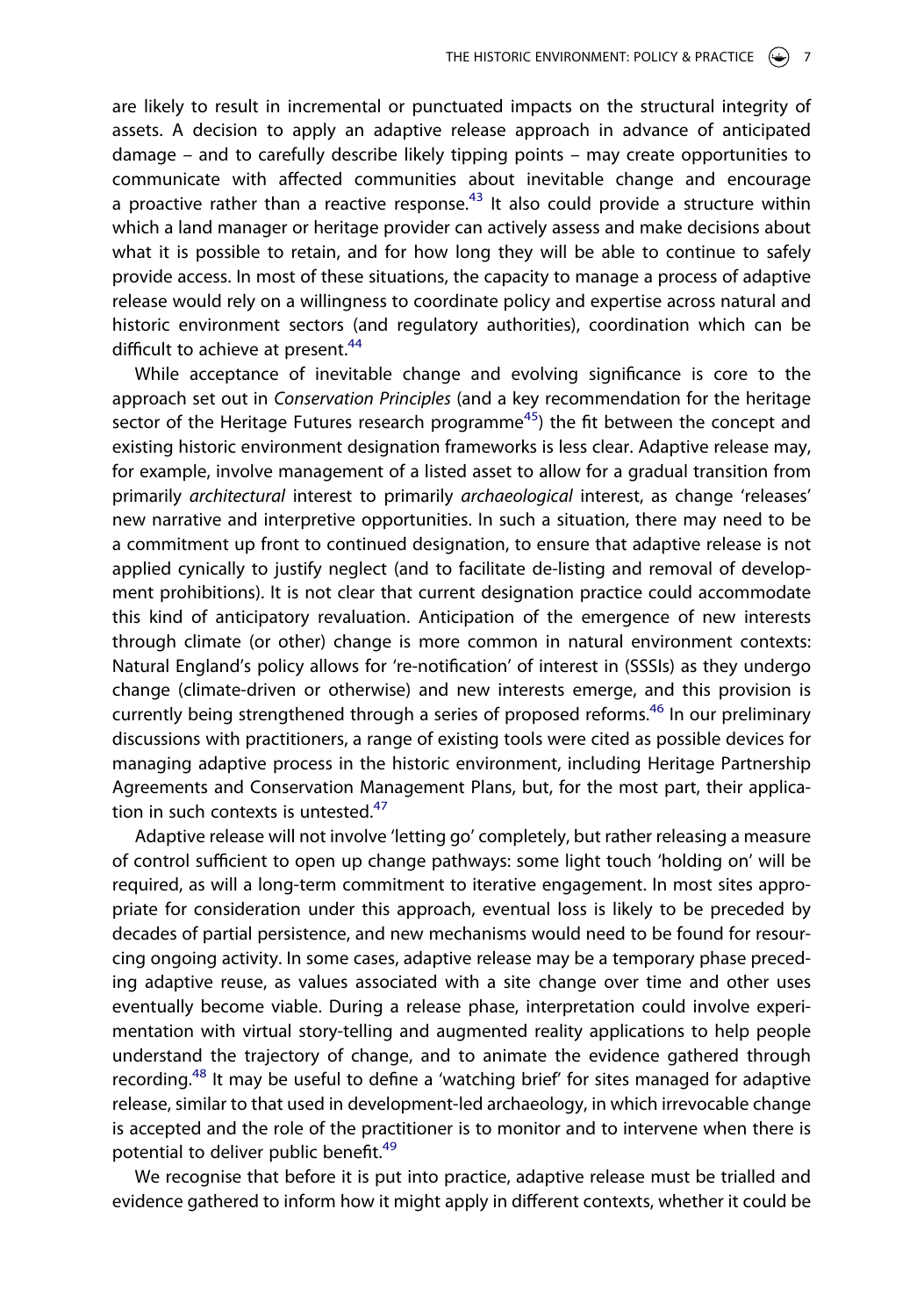#### 8  $\left(\rightarrow\right)$  C. DESILVEY ET AL.

appropriate for particular sites and how it would be perceived by different communities and stakeholders. Such applied examples will help develop and refine the concept of adaptive release, illustrate points of tension with existing regulatory frameworks and provide guidance for practitioners seeking to work productively with (rather than eliminate) uncertainty. The concept of adaptive release has the potential to instigate and inform much-needed conversations in the UK and also internationally; and we hope this paper provides a foundation for dialogue and debate. We close by offering a series of questions for consideration:

- What are the potential drivers for change in relation to assets that might be managed with adaptive release?
- What opportunities would arise from application of an adaptive release approach in specific contexts?
- How could we translate adaptive release into practice and what tensions would need to be negotiated?
- What are the potential policy barriers and what evidence would be needed to support decision making in this space?

### **Notes**

- <span id="page-8-0"></span>1. English Heritage, *Conservation Principles*, 22.
- <span id="page-8-1"></span>2. Ibid., 43.
- <span id="page-8-2"></span>3. Waterton, *Politics, Policy and the Discourses*; English Heritage, "Heritage Protection Review"; Draft Heritage Protection Bill 2008, and Chitty and Smith, *Principles into Policy*.
- <span id="page-8-3"></span>4. Although it could also be argued that the heritage sector has never really engaged with change adequately, and this is in itself a reflection of how conservation and preservation discourses and practices help to make their objects of conservation. For further discussion see Harrison, *Heritage: Critical Approaches*; and Harrison et al., *Heritage Futures*.
- <span id="page-8-4"></span>5. National Trust, "National Trust Maps Out Climate Threat to Coast, Countryside and Historic Places." [https://www.nationaltrust.org.uk/press-release/national-trust-maps-out-climate](https://www.nationaltrust.org.uk/press-release/national-trust-maps-out-climate-threat-to-coast-countryside-and-historic-places)[threat-to-coast-countryside-and-historic-places](https://www.nationaltrust.org.uk/press-release/national-trust-maps-out-climate-threat-to-coast-countryside-and-historic-places) [accessed 10 May 2021].
- <span id="page-8-5"></span>6. Sesana et al., "Climate change impacts."
- <span id="page-8-6"></span>7. The scope of the work has been limited to England to allow for specificity in describing the policy environment; policy and regulation in the devolved UK nations is slightly different.
- <span id="page-8-7"></span>8. Which, to be fair, was not designed to address the challenges now facing the sector.
- <span id="page-8-8"></span>9. English Heritage, *Conservation Principles*, 24.
- <span id="page-8-9"></span>10. The need for more integrated management of natural and cultural heritage is now widely recognised, as evidenced in publications such as European Commission, Natural and Cultural Heritage. Some of the challenge of doing so in practice, and in applying appropriate values frameworks, is discussed in Clark, "Policy Review."
- <span id="page-8-10"></span>11. Landscape Futures and the Challenge of Change: Towards Integrated Cultural/Natural Heritage Decision Making (LFCC) is an Arts and Humanities Research Council (AHRC) Impact and Engagement Follow-on project in the Landscape Decisions Programme (AH/ T012196/1), which developed out of the AHRC-funded Heritage Futures research programme. The authors of this paper are PI (DeSilvey), Co-Is (Fluck, Hails, Harrison, Samuel) and postdoctoral researchers (Fredheim, Blundell) on LFCC respectively. See [https://www.exeter.ac.](https://www.exeter.ac.uk/esi/research/projects/landscape-futures/) [uk/esi/research/projects/landscape-futures/.](https://www.exeter.ac.uk/esi/research/projects/landscape-futures/) Heritage Futures was funded by an AHRC Care for the Future: Thinking Forward through the Past Theme Large Grant (AH/ M004376/1), awarded to Rodney Harrison (PI), Caitlin DeSilvey, Cornelius Holtorf, and Sharon Macdonald (Co-Is). Heritage Futures ran for four years (2014–2019) and carried out ambitious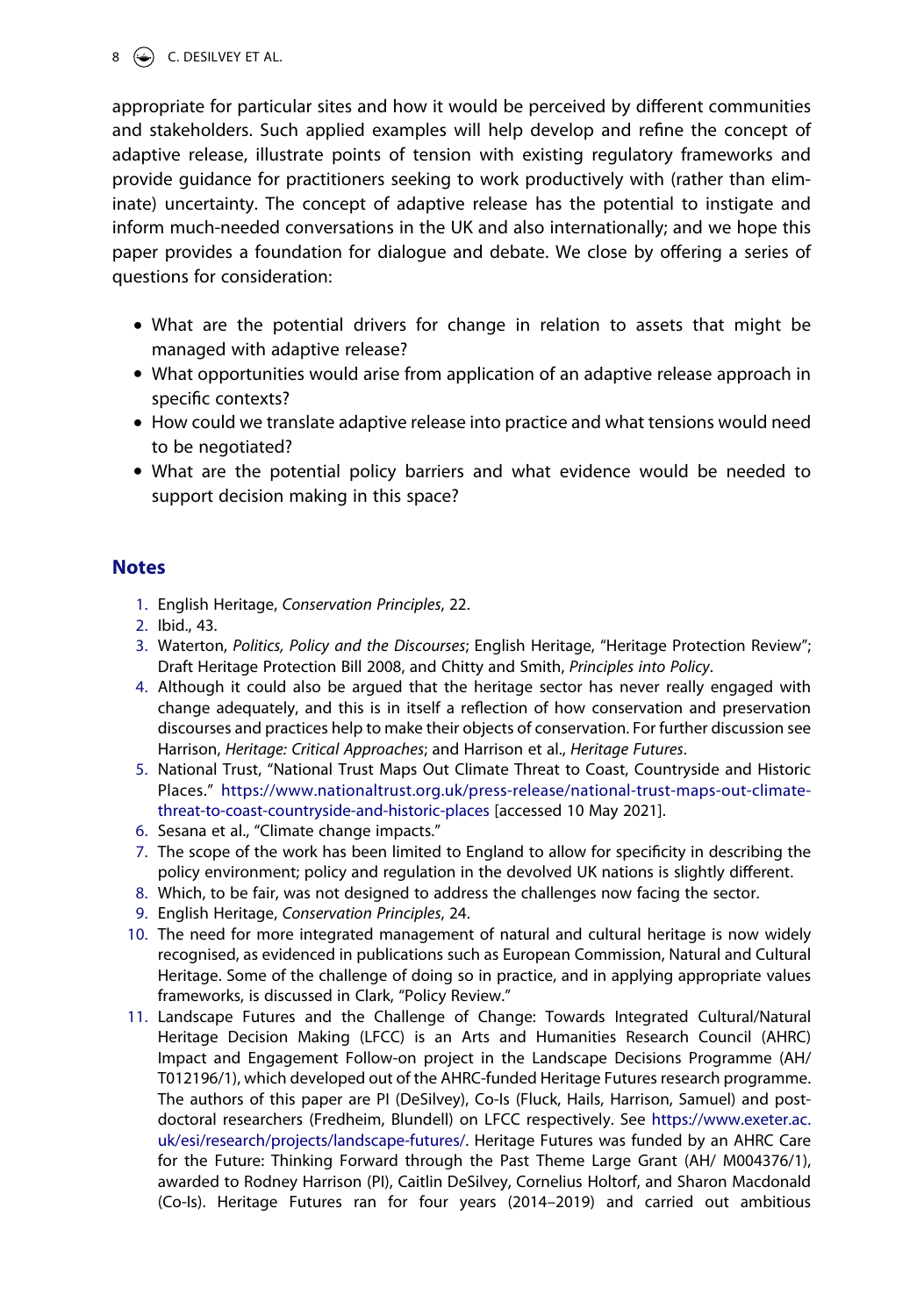interdisciplinary research to explore the potential for innovation and creative exchange across a broad range of heritage and related fields, undertaken by a team of 16 researchers in collaboration with representatives of more than 25 partner organisations. It set out to explore what different fields of conservation and preservation practice could learn from one another, and how they might look to develop collective responses to shared problems across the natural and cultural heritage conservation sectors (for further information see Harrison et al., *Heritage Futures*; and [www.heritage-futures.org\)](http://www.heritage-futures.org).

- <span id="page-9-0"></span>12. Hewitson, "Disconnect Between Heritage Law."
- <span id="page-9-1"></span>13. Goatley and Pindham, "Heritage Assets."
- <span id="page-9-2"></span>14. ICOMOS, *Future of Our Pasts*; Fluck, *Climate Change Adaptation Report*; National Park Service, *Cultural Resources*; Heathcote, Fluck and Wiggins, "Predicting and Adapting"; Phillips, "Adaptation to Climate Change"; and UNESCO, *Draft Policy Document*.
- <span id="page-9-3"></span>15. The term 'managed loss' appears in several adaptation plans, including Harkin et al., *A Guide to Climate Change Impacts*; Daly, *Climate Change*; and HEG Wales, *Historic Environment*.
- <span id="page-9-4"></span>16. The 2019 English Heritage Trust Sustainable Conservation Strategy states, ' . . . not every element of every site need be bought into "good" condition to achieve successful conservation outcomes, and some degree of deterioration or even managed decline may be necessary and acceptable.'
- <span id="page-9-5"></span>17. See Yorkshire Dales National Park Authority, *Traditional Farm Buildings Toolkit*.
- <span id="page-9-6"></span>18. Though several practitioners suggested that managed decline does not carry negative connotations, and cited examples of its positive application and potential, it can be difficult to convey this sentiment to the wider public and a decision to manage decline can carry significant reputational risk for heritage managers.
- <span id="page-9-7"></span>19. Plevoets and Van Cleempoel, *Adaptive Reuse*. See also Historic England, *The Adaptive Reuse*; and Historic England, *Vacant Historic Buildings.*
- <span id="page-9-8"></span>20. See for example Interreg Central Europe, *Guidelines of Modern Management*.
- <span id="page-9-9"></span>21. See for example Adger et al., "Cultural Dimensions"; Brown et al., "Empathy, Place and Identity Interactions"; Folke et al., "Resilience Thinking"; and Tompkins and Adger, "Defining Response Capacity."
- <span id="page-9-10"></span>22. Bosomworth and Gaillard, "Engaging with Uncertainty."
- <span id="page-9-11"></span>23. Harrison, *Heritage: Critical Approaches*; Harrison, "Forgetting to Remember"; Rico, "Limits of a 'Heritage at Risk' Framework"; Vidal and Dias, Endangerment, Biodiversity and Culture; Holtorf, "Averting Loss Aversion"; and DeSilvey and Harrison, "Anticipating Loss."
- <span id="page-9-12"></span>24. DeSilvey, *Curated Decay*, 17.
- <span id="page-9-13"></span>25. DeSilvey, *Curated Decay*; and Historic Environment Scotland, *St Peter's Seminary*.
- <span id="page-9-14"></span>26. Slocombe, "Curated Decay." Context, May. <https://ihbconline.co.uk/context/164/20/> [accessed 10 May 2021].
- <span id="page-9-15"></span>27. Seekamp and Jo, "Resilience and Transformation," 52.
- <span id="page-9-16"></span>28. Bullock and Ferneyhough, *When Nature Moves in*; Hanssen and Viles, "Can Plants Keep Ruins Dry?"; Powell et al., *Heritage, Natural Capital*; and Jeffereys et al., *The Contribution.*
- <span id="page-9-17"></span>29. Kentley, Stephens and Heighton, *Deconstructing Historic Vessels*, 7–9. It is described as a rare and costly approach, yet also 'an ingenious solution' that can deliver benefits through active management in the face of inevitable loss.
- <span id="page-9-18"></span>30. Holling, "Resilience and Stability"; and Holling, "Resilience of Terrestrial Ecosystems."
- <span id="page-9-19"></span>31. Wakefield, "Inhabiting the Anthropocene."
- <span id="page-9-20"></span>32. It should be acknowledged, however, that key concepts such as 'adaptive capacity' may have very different meanings in historic environment and natural environment contexts.
- <span id="page-9-21"></span>33. Galbraith and Stroud, "Sites of Special Scientific Interest."
- <span id="page-9-22"></span>34. Heritage Futures findings flagged clear potential for exchange between museums and historic environment sectors around approaches to disposal and deaccessioning. See Fredheim, Macdonald and Morgan, *Profusion in Museums*. Other relevant work includes Museums Association, *Disposal Toolkit*; Robbins, "Museum Collection"; Ulph, *The Legal and Ethical* Status; and Wijsmuller, *Deaccessioning & Disposal*.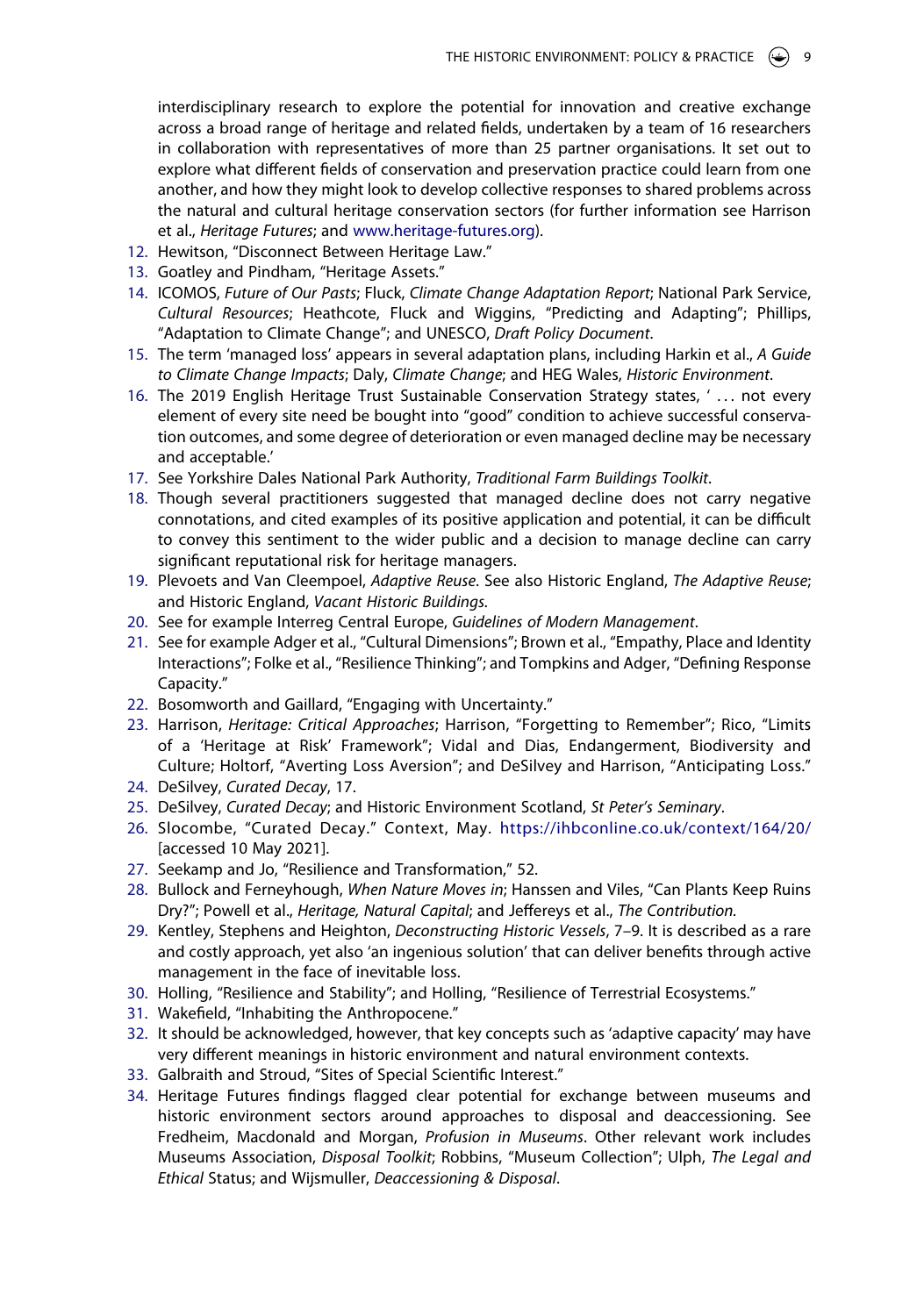- <span id="page-10-0"></span>35. Haase, Haase and Rink, "Conceptualizing the Nexus"; and Ross, "Re-evaluating Heritage Waste."
- <span id="page-10-1"></span>36. Fluck and Holyoak, *Ecosystem Services*.
- <span id="page-10-2"></span>37. University of Plymouth, "Biodiversity and land-use change in the British Isles," [https://www.](https://www.plymouth.ac.uk/research/centre-for-research-in-environment-and-society-ceres/biodiversity-and-human-land-use-change-in-the-british-isles) [plymouth.ac.uk/research/centre-for-research-in-environment-and-society-ceres/biodiversity](https://www.plymouth.ac.uk/research/centre-for-research-in-environment-and-society-ceres/biodiversity-and-human-land-use-change-in-the-british-isles)[and-human-land-use-change-in-the-british-isles](https://www.plymouth.ac.uk/research/centre-for-research-in-environment-and-society-ceres/biodiversity-and-human-land-use-change-in-the-british-isles) [accessed 13 May 2021].
- <span id="page-10-3"></span>38. Farstadvoll, "Growing Concerns"; and Farstadvoll and Nilsen, "Naturmangfoldloven." See also Gandy, "Unintentional Landscapes,' for discussion of the social and cultural significance of 'spontaneous traces of nature."
- <span id="page-10-4"></span>39. See for example "Cornish Path Moss," [https://naturebftb.co.uk/the-projects/cornish-path](https://naturebftb.co.uk/the-projects/cornish-path-moss/)[moss/](https://naturebftb.co.uk/the-projects/cornish-path-moss/) [accessed 13 May 2021]; and Bartolini and DeSilvey, "Making Space."
- <span id="page-10-5"></span>40. Robertson and Ames, "Timber Monuments." Archaeologists also appreciate that the decay process is partly responsible for producing the record, and that destruction (via excavation) is often necessary for recovering and recording it. Acceptance of change, and monitoring it, are part of the process.
- <span id="page-10-6"></span>41. English Heritage, "Heritage Protection Review" and Draft Heritage Protection Bill 2008.
- <span id="page-10-7"></span>42. Rewilding of historic parkland might, for example, draw on evidence of medieval land management practices to encourage recovery of ecological diversity and appreciation of historic land management can also help enhance understanding of existing biodiversity and ecosystem composition (see, for example, botanist Martin Allen's blog on meadow composition and local history in Tees Valley, 'The Intermingled Plot' [https://theintermingledpot.](https://theintermingledpot.wordpress.com/about/) [wordpress.com/about/](https://theintermingledpot.wordpress.com/about/) [accessed 13 May 2021).
- <span id="page-10-8"></span>43. As an iterative approach, adaptive release has the potential to enhance cultural resilience in the face of ongoing and unpredictable changes to social and ecological systems. See Rotarangi and Stephenson, "Resilience Pivots" for discussion of how cultural values and identity are of crucial importance to cultural resilience, providing points of stability that persist despite transformations. See also Venture et al., "Articulating Loss."
- <span id="page-10-9"></span>44. Morel and Bankes Price, "Pathways to Engagement."
- <span id="page-10-10"></span>45. Harrison et al., *Heritage Futures*.
- <span id="page-10-11"></span>46. Natural England and RSPB, *Climate Change Adaptation Manual*; Galbraith and Stroud, "Sites of Special Scientific Interest"; Mosedale et al. "A Think Piece"; and Thomas et al., "Facilitating Dynamic."
- <span id="page-10-12"></span>47. One practitioner suggested that it may be possible to develop a variation of a Heritage Partnership Agreement (HPA), a transformative or transitional (THPA). One other possible model for planning around adaptive release is contained in the Natural England Preparing a Heritage Management Plan guidance, which explicitly addresses natural and cultural heritage assets in an integrated approach.
- <span id="page-10-13"></span>48. See DeSilvey, "Making Sense of Transience" for an example of how narrative can be used to communicate and contextualise adaptive pathways.
- <span id="page-10-14"></span>49. Chartered Institute for Archaeologists, *Standard and Guidance*; and Watson, "Public Benefit."

## **Acknowledgments**

Preparation of this paper was made possible by an Arts and Humanities Research Council (AHRC) Impact and Engagement Follow-on grant in the Landscape Decisions Programme (AH/T012196/1). The authors would like to thank all of the people who have shared their perspectives with the teams and contributed to the ideas presented here, particularly the participants in the May 2021 Landscape Futures workshop, with a special thanks to Kate Guest, Imogen Sambrook, Simon Robertshaw and Caitlin Kight.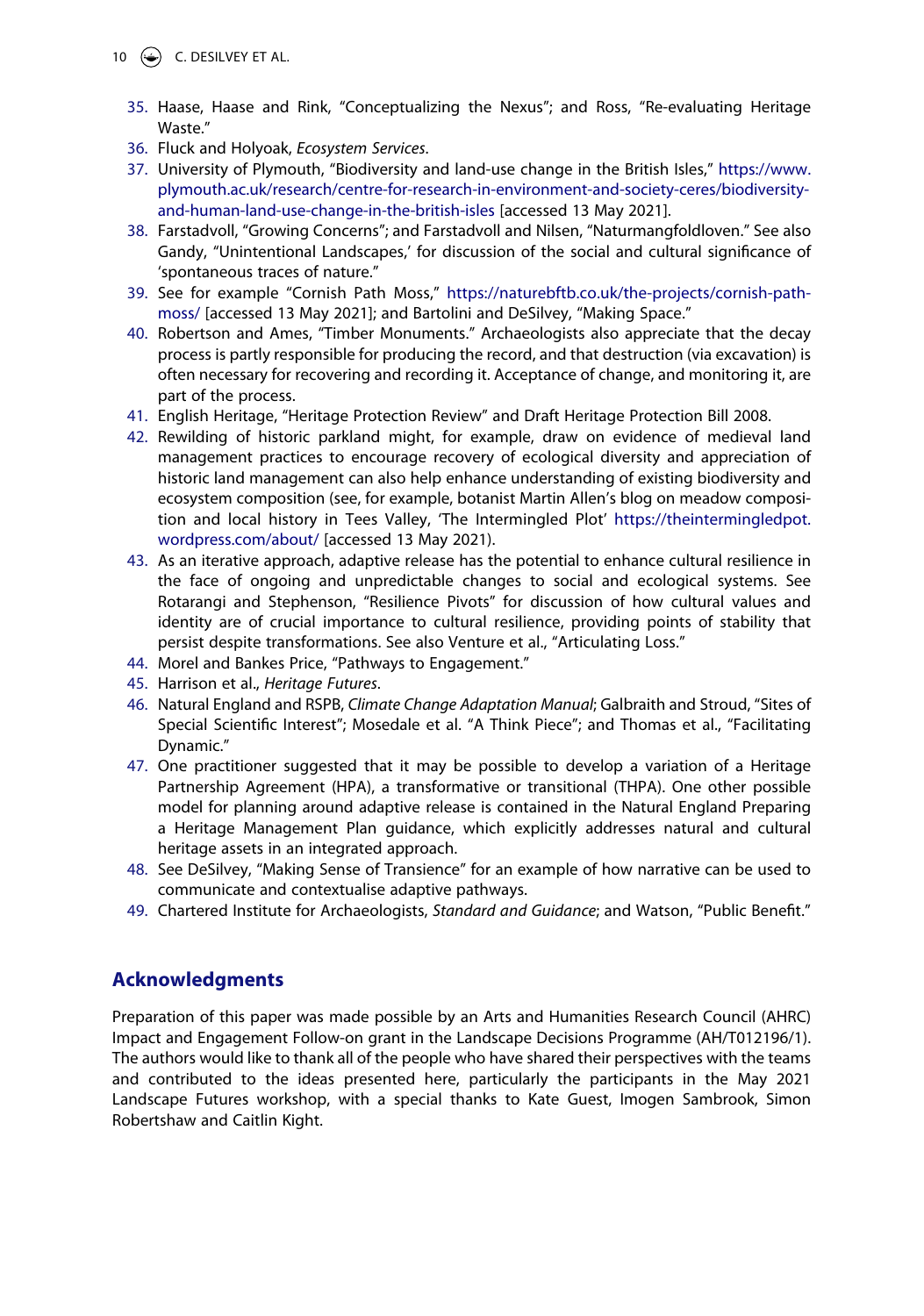#### **Disclosure statement**

No potential conflict of interest was reported by the author(s).

#### **Notes on contributors**

*Caitlin DeSilvey* is Professor of Cultural Geography at the University of Exeter's Cornwall campus, where she is Associate Director for Transdisciplinary Research in the Environment and Sustainability Institute. Her research into the cultural significance of material change has involved extensive collaboration with archaeologists, heritage practitioners, ecologists, artists and others, and has informed new approaches in heritage practice, focused on accommodating process rather than securing preservation. Her monograph, *Curated Decay: Heritage Beyond Saving* (UMP 2017), received the 2018 Historic Preservation Book Prize. Recent publications include *After Discourse: Things, Affects, Ethics* (Routledge 2020), an edited collection stemming from a 2016-17 fellowship at the Centre for Advanced Study in Olso, and *Heritage Futures: Comparative Approaches to Natural and Cultural Heritage Practices* (UCL 2020), a co-authored volume arising from work on the AHRC Heritage Futures Research Programme (2014-2019). She is currently leading a Heritage Futures follow-on project with the National Trust and Historic England, Landscape Futures and the Challenge of Change (2020-2022).

*Harald Fredheim* is a Lecturer in the Department of Archaeology at the University of York, where he teaches Heritage Management and Museum Studies. He previously worked as a Research Associate on the Landscape Futures project, the Profusion theme of the Heritage Futures Research Programme and Dr Sadie Watson's URKI Future Leaders Fellowship on public benefit from development-led archaeology. Harald's research spans collections, buildings and landscapes and focuses on participatory heritage practices, conservation theory and conservation decision-making processes. Harald has previously published his work in the *International Journal of Heritage Studies, Norwegian Archaeological Review* and *The Journal of the Institute of Conservation* and is a founding co-ordinator of the Association of Critical Heritage Studies Early Career Researchers Network.

*Hannah Fluck* is Head of Environmental Strategy at Historic England where she has overseen strategic work on climate change and heritage, approaches to threats to heritage and environmental value of cultural heritage. Hannah has a PhD in Pleistocene Archaeology and human evolution and joined Historic England in 2015 after working for over a decade in heritage management, planning and archaeology in Local Government in England. Hannah is a founding Steering Committee Member of the International Climate Heritage Network and regularly presents on climate change and heritage including at the COP25 in Madrid and the first G20 Cultural Ministerial in 2021. Hannah is author of the Historic England Climate Adaptation Report and a contributing author to the third UK Climate Change Risk Assessment evidence report (2021). She is a Fellow of the Society of Antiquaries of London, and a visiting fellow at the University of Southampton.

*Rosemary Hails* is Director of Nature & Science at the National Trust (2018 – present) and previously the Director of Biodiversity & Ecosystem Science at the UK Centre for Ecology & Hydrology (2013 – 2018). She led the interdisciplinary programme 'Valuing Nature' for the Research Councils, and her research has won funding from NERC, BBSRC, ESRC and AHRC, Defra and the EU, and has produced over 150 academic papers. She is a Lead Editor for the new interdisciplinary journal 'People and Nature', launched by the British Ecological Society in 2018. She holds visiting chairs at Exeter and Cranfield Universities.

*Rodney Harrison* is Professor of Heritage Studies at the UCL Institute of Archaeology and AHRC Heritage Priority Area Leadership Fellow (2017-2021). He was Principal Investigator on the AHRC Heritage Futures Research Programme (2014-2019). He also leads the Work Package on 'Theorizing heritage futures in Europe: heritage scenarios' as part of the EC-funded Marie Skłodowska-Curie action (MSCA) Doctoral Training Network CHEurope: Critical Heritage Studies and the Future of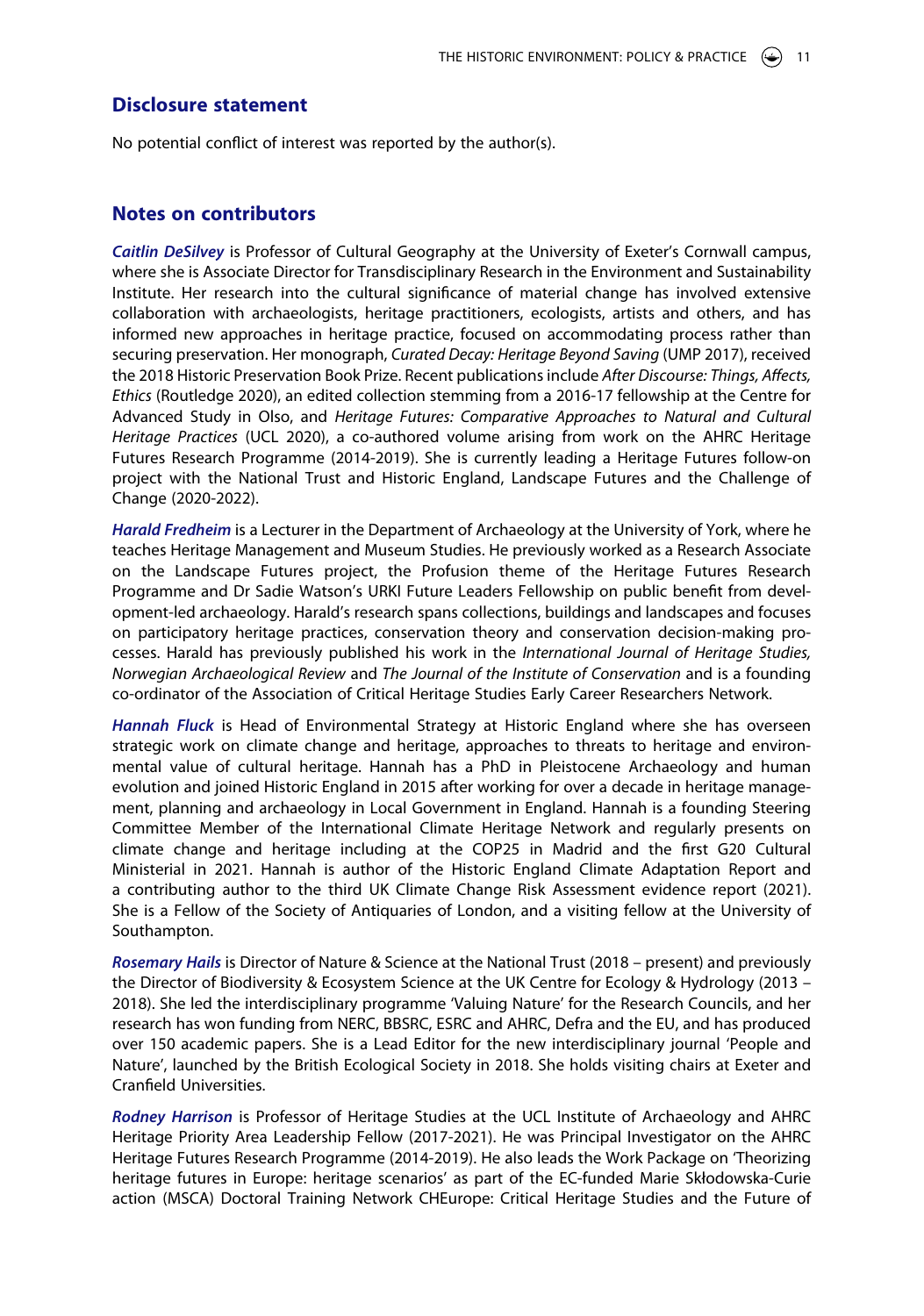12  $\left(\rightarrow\right)$  C. DESILVEY ET AL.

Europe (2016-2021). He is the founding editor and editor-in-chief of the Journal of Contemporary Archaeology and was a founding executive committee member of the Association of Critical Heritage Studies. He is (co)author or (co)editor of 18 books and guest edited journal volumes and over 80 peer-reviewed journal articles and book chapters, some of which have been translated into Chinese, Portuguese and Italian language versions. His research has been funded by the Arts & Humanities Research Council (AHRC), UKRI Global Challenges Research Fund, British Academy, Wenner-Gren Foundation, Australian Research Council, Australian Institute of Aboriginal and Torres Strait Islander Studies and the European Commission.

*Ingrid Samuel* is Historic Environment Director for the National Trust, where she is responsible for heritage, land use planning, landscape, architecture and new design. In addition, Ingrid leads the Trust's programme for climate change adaptation. She has a doctorate in Modern History from the University of Cambridge. Ingrid joined the National Trust in 2011 after nearly a decade at the Department of Culture, Media and Sport, where she held numerous roles including Head of Heritage and Architecture and Head of Properties & Ceremonial Branch. Ingrid was an Advisory Board Member and Lead Partner on the AHRC Heritage Futures Research Programme (2014-2019). She is Deputy-Chair of the Heritage Alliance, a trustee of the Dorneywood Heritage Trust and asteering board member of the National Grid Visual Improvement Programme and the Historic Environment Forum.

Amber Blundell is a Research Associate based at the University of Exeter's Environmental and Sustainability Institute. She holds an MSc Sustainable Development from the University of Exeter and an MSC History of Art, Theory and Display from The University of Edinburgh. Her previous research includes identifying appropriate indicators for tracking progress of sustainable development challenges within Cornwall, and their integration in planning and decision-making.

#### **ORCID**

Caitlin DeSilvey **b** http://orcid.org/0000-0003-1629-8414 Harald Fredheim http://orcid.org/0000-0003-1538-1179 Hannah Fluck **b** http://orcid.org/0000-0003-2400-0884 Rosemary Hails **http://orcid.org/0000-0002-6975-1318** Rodney Harrison **b** http://orcid.org/0000-0002-5030-0525

#### **Bibliography**

- Adger, W. N., J. Barnett, K. Brown, N. Marshall, and K. O'Brien. "Cultural Dimensions of Climate Change Impacts and Adaptation." *Nature Climate Change* 3 (2012): 112–117. Accessed May 10, 2021. doi:[10.1038/nclimate1666.](https://doi.org/10.1038/nclimate1666)
- Bartolini, N., and C. DeSilvey. "Making Space for Hybridity: Industrial Heritage Naturecultures at West Carclaze Garden Village, Cornwall." *Geoforum* 113 (2020): 39–49. Accessed May 13, 2021. doi:[10.1016/j.geoforum.2020.04.010](https://doi.org/10.1016/j.geoforum.2020.04.010).
- Bosomworth, K., and E. Gaillard. "Engaging with Uncertainty and Ambiguity through Participatory 'Adaptive Pathways' Approaches: Scoping the Literature." *Environmental Research Letters* 14, no. 9 (2019): 093007. Accessed May 13, 2021. doi:[10.1088/1748-9326/ab3095.](https://doi.org/10.1088/1748-9326/ab3095)
- Brown, K., W. N. Adger, P. Devine-Wright, J. M. Anderies, S. Barr, F. Bousquet, C. Butler, L. Evans, N. Marshall, and T. Quinn. "Empathy, Place and Identity Interactions for Sustainability." *Global Environmental Change* 56 (2019): 11–17. Accessed May 10, 2021. doi:[10.1016/j.](https://doi.org/10.1016/j.gloenvcha.2019.03.003) [gloenvcha.2019.03.003](https://doi.org/10.1016/j.gloenvcha.2019.03.003).
- Bullock, D., and J. Ferneyhough. *When Nature Moves In: A Guide to Managing Wildlife in and around Buildings*. Swindon: National Trust, 2013.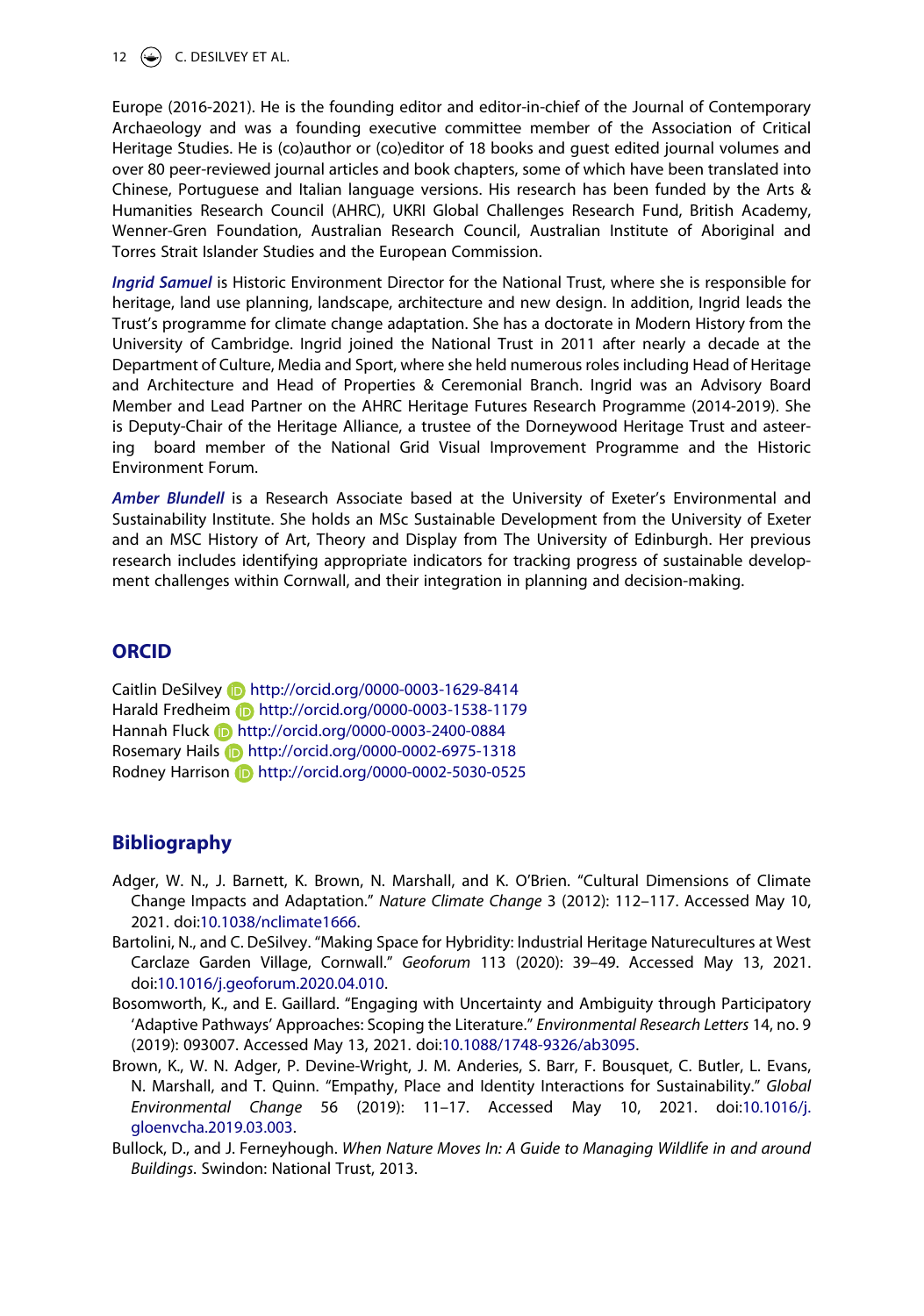- Chartered Institute for Archaeologists. *Standard and Guidance for an Archaeological Watching Brief*. Reading: University of Reading, 2014. Accessed May 10, 2021. [https://www.archaeologists.net/](https://www.archaeologists.net/sites/default/files/CIfAS%26GWatchingbrief_2.pdf) [sites/default/files/CIfAS&GWatchingbrief\\_2.pdf](https://www.archaeologists.net/sites/default/files/CIfAS%26GWatchingbrief_2.pdf)
- Chitty, G., and C. Smith. "Principles into Policy: Assessing the Impact of *Conservation Principles* in Local Planning Policy." *The Historic Environment: Policy & Practice* 10, no. 3–4 (2019): 282–299. Accessed May 10, 2021. doi:[10.1080/17567505.2019.1652401](https://doi.org/10.1080/17567505.2019.1652401).
- Clark, K. "Policy Review: Valuing Culture and Heritage Capital: A Framework Towards Informing Decision Making." *The Historic Environment: Policy & Practice*: 1–7. Accessed June 17, 2021. doi:[10.1080/17567505.2021.1923391](https://doi.org/10.1080/17567505.2021.1923391).
- Daly, C. *Climate Change Sectoral Adaptation Plan*. Dublin: Government of Ireland, 2019. Accessed May 10, 2021. [https://www.researchgate.net/publication/337907669\\_Climate\\_Change\\_Sectoral\\_](https://www.researchgate.net/publication/337907669_Climate_Change_Sectoral_Adaptation_Plan_for_Built_Archaeological_Heritage_2019) [Adaptation\\_Plan\\_for\\_Built\\_Archaeological\\_Heritage\\_2019](https://www.researchgate.net/publication/337907669_Climate_Change_Sectoral_Adaptation_Plan_for_Built_Archaeological_Heritage_2019)
- DeSilvey, C. "Making Sense of Transience: An Anticipatory History." *Cultural Geographies* 19, no. 1 (2012): 31–54. Accessed June 17, 2021. doi:[10.1177/1474474010397599.](https://doi.org/10.1177/1474474010397599)
- DeSilvey, C. *Curated Decay: Heritage Beyond Saving*. Minneapolis: University of Minnesota Press, 2017.
- DeSilvey, C., and R. Harrison. "Anticipating Loss: Rethinking Endangerment in Heritage Futures." *International Journal of Heritage Studies* 26, no. 1 (2020): 1–7. Accessed May 10, 2021. doi:[10.1080/](https://doi.org/10.1080/13527258.2019.1644530) [13527258.2019.1644530](https://doi.org/10.1080/13527258.2019.1644530).
- English Heritage. "Heritage Protection Review". *Conservation Bulletin: Issue 52*. London: English Heritage, 2006. Accessed May 13, 2021. [https://historicengland.org.uk/images-books/publica](https://historicengland.org.uk/images-books/publications/conservation-bulletin-52/) [tions/conservation-bulletin-52/](https://historicengland.org.uk/images-books/publications/conservation-bulletin-52/)
- English Heritage. *Conservation Principles: Policies and Guidance for the Sustainable Management of the Historic Environment*. London: English Heritage, 2008. Accessed May 10, 2021. [https://histor](https://historicengland.org.uk/images-books/publications/conservation-principles-sustainable-management-historic-environment/conservationprinciplespoliciesandguidanceapril08web/) [icengland.org.uk/images-books/publications/conservation-principles-sustainable-management](https://historicengland.org.uk/images-books/publications/conservation-principles-sustainable-management-historic-environment/conservationprinciplespoliciesandguidanceapril08web/)[historic-environment/conservationprinciplespoliciesandguidanceapril08web/](https://historicengland.org.uk/images-books/publications/conservation-principles-sustainable-management-historic-environment/conservationprinciplespoliciesandguidanceapril08web/)
- English Heritage Trust. *Sustainable Conservation Strategy: 2019-23*. Swindon: English Heritage Trust, 2019.
- English Heritage, Draft Heritage Protection Bill. 2008. Accessed 5 July 2021. [https://www.gov.uk/](https://www.gov.uk/government/publications/draft-heritage-protection-bill) [government/publications/draft-heritage-protection-bill](https://www.gov.uk/government/publications/draft-heritage-protection-bill)
- European Commission. *Natural and Cultural Capital Heritage in Europe: Working Together within the Natura 2000 Network*, 2019. Accessed May 13, 2021. [https://ec.europa.eu/environment/nature/](https://ec.europa.eu/environment/nature/natura2000/management/pdf/Natural_and_Cultural_Heritage_report_2019_WEB.pdf) [natura2000/management/pdf/Natural\\_and\\_Cultural\\_Heritage\\_report\\_2019\\_WEB.pdf](https://ec.europa.eu/environment/nature/natura2000/management/pdf/Natural_and_Cultural_Heritage_report_2019_WEB.pdf)
- Farstadvoll, S. "Growing Concerns: Plants and Their Roots in the Past." *Journal of Contemporary Architecture* 5, no. 2 (2019): 174–193. Accessed May 13, 2021. doi:[10.1558/jca.35117.](https://doi.org/10.1558/jca.35117)
- Farstadvoll, S., and G. Nilsen. "Naturmangfoldloven Vern Av Løse Og "Faste" Kulturminner Fra Andre Verdenskrig Som Del Av Særpreget Og Karakteren Til Landskapsvern-områder." *Primitive Tider* 22 (2020): 119–140. Accessed May 10, 2021. doi:[10.5617/pt.8397.](https://doi.org/10.5617/pt.8397)
- Fluck, H. *Climate Change Adaptation Report*. Swindon: Historic England, 2016. Accessed May 11, 2021. [http://research.historicengland.org.uk/redirect.aspx?id=6580%7C%20Climate%20Change](http://research.historicengland.org.uk/redirect.aspx?id=6580%7C%20Climate%20Change%20Adaptation%20Report) [%20Adaptation%20Report](http://research.historicengland.org.uk/redirect.aspx?id=6580%7C%20Climate%20Change%20Adaptation%20Report) .
- Fluck, H., and V. Holyoak. *Ecosystem Services Natural Capital and the Historic Environment*. Swindon: Historic England, 2017. Accessed May 10, 2021. [https://research.historicengland.org.uk/Report.](https://research.historicengland.org.uk/Report.aspx?i=15572%26ru=%2FResults.aspx%3Fp%3D371) [aspx?i=15572&ru=%2FResults.aspx%3Fp%3D371](https://research.historicengland.org.uk/Report.aspx?i=15572%26ru=%2FResults.aspx%3Fp%3D371) .
- Folke, C., S. R. Carpenter, B. Walker, M. Scheffer, T. Chapin, and J. Rockström. "Resilience Thinking: Integrating Resilience, Adaptability and Transformability." *Ecology and Society* 4, no. 20 (2010). Accessed May 10, 2021. <http://www.ecologyandsociety.org/vol15/iss4/art20/>
- Fredheim, H., S. Macdonald, and J. Morgan "Profusion in Museums: A Report on Contemporary Collecting and Disposal." Heritage Futures, 2018. Accessed June 21, 2021. [https://heritage](https://heritage-futures.org/app/uploads/2018/12/Profusion_in-_Museums_report.pdf)[futures.org/app/uploads/2018/12/Profusion\\_in-\\_Museums\\_report.pdf](https://heritage-futures.org/app/uploads/2018/12/Profusion_in-_Museums_report.pdf)
- Galbraith, C., and C. Stroud "Sites of Special Scientific Interest (SSSIs) in England: Their Historical Development and Prospects in a Changing Environment." Think-piece, Natural England, (n. d.).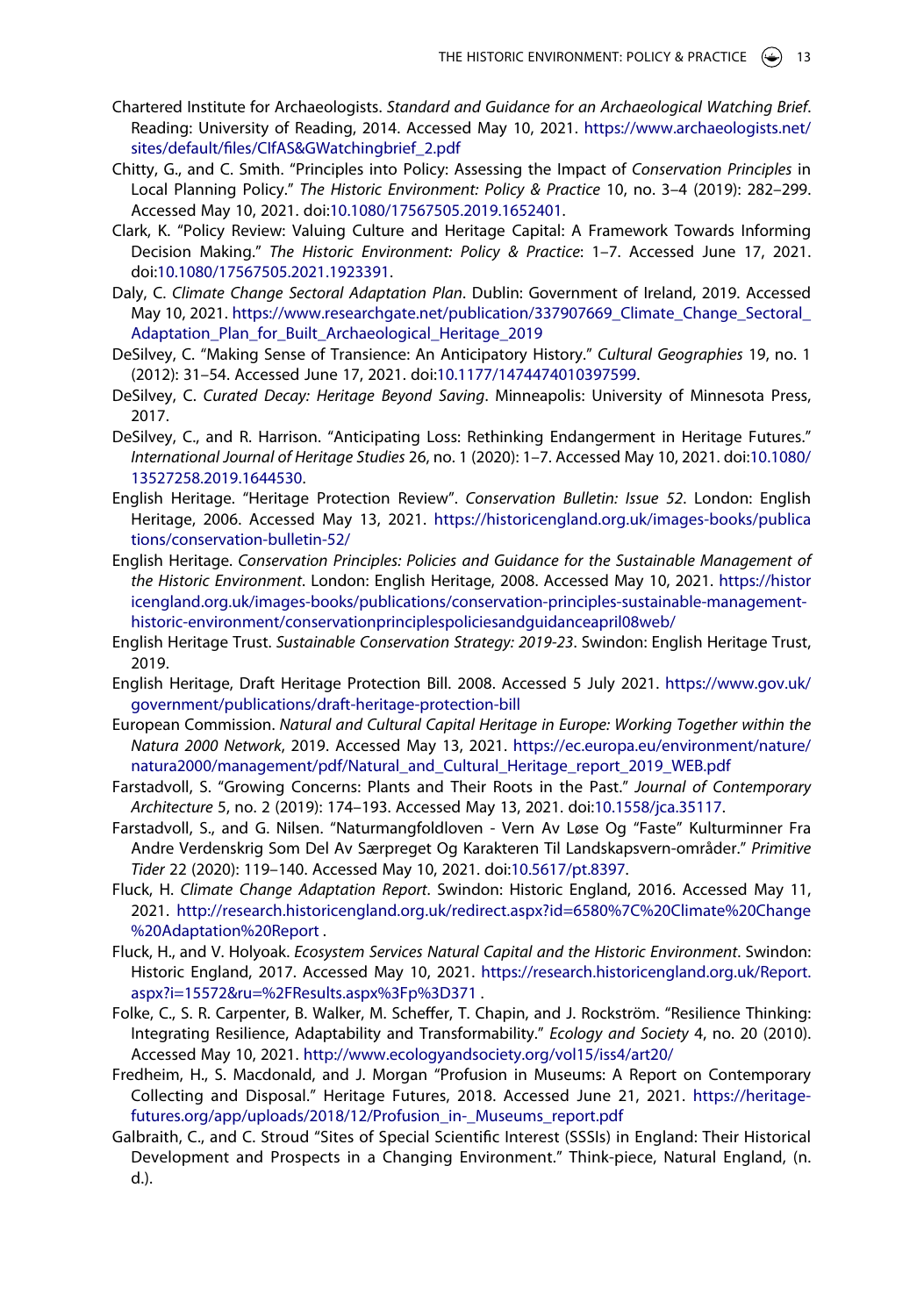- 14  $\bigcirc$  C. DESILVEY ET AL.
- Gandy, M. "Unintentional Landscapes." *Landscape Research* 41 (2016): 433–440. doi:[10.1080/](https://doi.org/10.1080/01426397.2016.1156069) [01426397.2016.1156069](https://doi.org/10.1080/01426397.2016.1156069).
- Goatley, P., and N. Pindham. "Heritage Assets: Decision Making in the Real World." *The Historic Environment: Policy & Practice* 10, no. 3–4 (2019): 308–327. Accessed May 13, 2021. doi:[10.1080/](https://doi.org/10.1080/17567505.2019.1676018) [17567505.2019.1676018](https://doi.org/10.1080/17567505.2019.1676018).
- Haase, D., A. Haase, and D. Rink. "Conceptualizing the Nexus between Urban Shrinkage and Ecosystem Services." *Landscape and Urban Planning* 132 (2014): 159–169. Accessed May 13, 2021. doi:[10.1016/j.landurbplan.2014.09.003.](https://doi.org/10.1016/j.landurbplan.2014.09.003)
- Hanssen, S. V., and H. A. Viles. "Can Plants Keep Ruins Dry? A Quantitative Assessment of the Effect of Soft Capping on Rainwater Flows over Ruined Walls." *Ecological Engineering* 71 (2019): 173–179. Accessed May 13, 2021. doi:[10.1016/j.ecoleng.2014.07.028](https://doi.org/10.1016/j.ecoleng.2014.07.028).
- Harkin, D., E. Hyslop, H. Johnson, and E. Tracey. *A Guide to Climate Change Impacts on Scotland's Historic Environment*. Edinburgh: Historic Environment Scotland, 2019. Accessed June 30, 2021. [https://www.historicenvironment.scot/archives-and-research/publications/publication/?](https://www.historicenvironment.scot/archives-and-research/publications/publication/?publicationId=843d0c97-d3f4-4510-acd3-aadf0118bf82)  [publicationId=843d0c97-d3f4-4510-acd3-aadf0118bf82](https://www.historicenvironment.scot/archives-and-research/publications/publication/?publicationId=843d0c97-d3f4-4510-acd3-aadf0118bf82)
- Harrison, R. "Forgetting to Remember, Remembering to Forget: Late Modern Heritage Practices, Sustainability and the 'Crisis' of Accumulation of the Past." *International Journal of Heritage Studies* 19, no. 6 (2013): 579–595. Accessed May 10, 2021. doi:[10.1080/13527258.2012.678371](https://doi.org/10.1080/13527258.2012.678371). Harrison, R. *Heritage: Critical Approaches*. Abingdon: Routledge, 2013.
- Harrison, R., C. DeSilvey, C. Holtorf, S. Macdonald, N. Bartolini, E. Breithoff, H. Fredheim, et al. *Heritage*
- *Futures: Comparative Approaches to Natural and Cultural Heritage Practices*. London: UCL Press, 2020.
- Heathcote, J., H. Fluck, and M. Wiggins. "Predicting and Adapting to Climate Change: Challenges for the Historic Environment." *The Historic Environment: Policy & Practice* 8, 2 (2017): 89–100. Accessed May 10, 2021. doi:[10.1080/17567505.2017.1317071.](https://doi.org/10.1080/17567505.2017.1317071)
- Hewitson, N. "The Disconnect between Heritage Law and Policy: How Did We Get Here and Where are We Going?" *The Historic Environment: Policy & Practice* 10, no. 3–4 (2019): 300–307. Accessed May 10, 2021. doi:[10.1080/17567505.2019.1645760.](https://doi.org/10.1080/17567505.2019.1645760)
- Historic England. *The Adaptive Reuse of Traditional Farm Buildings. Historic England Advice Note 9*. Swindon: Historic England, 2017. Accessed June 28, 2021. [https://historicengland.org.uk/images](https://historicengland.org.uk/images-books/publications/adaptive-reuse-traditional-farm-buildings-advice-note-9/heag156-adaptive-reuse-farm-buildings/)[books/publications/adaptive-reuse-traditional-farm-buildings-advice-note-9/heag156-adaptive](https://historicengland.org.uk/images-books/publications/adaptive-reuse-traditional-farm-buildings-advice-note-9/heag156-adaptive-reuse-farm-buildings/)[reuse-farm-buildings/](https://historicengland.org.uk/images-books/publications/adaptive-reuse-traditional-farm-buildings-advice-note-9/heag156-adaptive-reuse-farm-buildings/)
- Historic England. *Vacant Historic Buildings*. Swindon: Historic England, 2018. Accessed June 28, 2021. [https://historicengland.org.uk/images-books/publications/vacanthistoricbuildings/heag183](https://historicengland.org.uk/images-books/publications/vacanthistoricbuildings/heag183-vacant-historic-buildings/)  [vacant-historic-buildings/](https://historicengland.org.uk/images-books/publications/vacanthistoricbuildings/heag183-vacant-historic-buildings/)
- Historic Environment Group (HEG) Climate Change Sub-Group. *Historic Environment and Climate Change in Wales: Sector Adaptation Plan*. Caerphilly: Welsh Government, 2020. Accessed May 20, 2021. [https://cadw.gov.wales/sites/default/files/2020-02/Adaptation%20Plan%20-%20FINAL%](https://cadw.gov.wales/sites/default/files/2020-02/Adaptation%20Plan%20-%20FINAL%20WEB%20-%20English%20%281%29.pdf) [20WEB%20-%20English%20%281%29.pdf](https://cadw.gov.wales/sites/default/files/2020-02/Adaptation%20Plan%20-%20FINAL%20WEB%20-%20English%20%281%29.pdf)
- Historic Environment Scotland. *St Peter's Seminary Cardross: Advice to Scottish Ministers*. Edinburgh: Historic Environment Scotland, 2019. Accessed May 10, 2021. [https://www.historicenvironment.](https://www.historicenvironment.scot/archives-and-research/publications/publication/?publicationId=e33d06cf-91dd-45b4-a7e9-a) [scot/archives-and-research/publications/publication/?publicationId=e33d06cf-91dd-45b4-a7e9-a](https://www.historicenvironment.scot/archives-and-research/publications/publication/?publicationId=e33d06cf-91dd-45b4-a7e9-a)
- Holling, C. S. "Resilience and Stability of Ecological Systems." *Annual Review of Ecology and Systematics* 4, no. 1 (1973): 1–23. Accessed May 10, 2021. doi:[10.1146/annurev.](https://doi.org/10.1146/annurev.es.04.110173.000245) [es.04.110173.000245](https://doi.org/10.1146/annurev.es.04.110173.000245).
- Holling, C. S. "The Resilience of Terrestrial Ecosystems: Local Surprise and Global Change." In *Sustainable Development of the Biosphere*, edited by W. C. Clark and R. E. Munn, 292–317. Cambridge: Cambridge University Press, 1986.
- Holtorf, C. "Averting Loss Aversion in Cultural Heritage." *International Journal of Heritage Studies* 21, no. 4 (2015): 405–421. Accessed May 10, 2021. doi:[10.1080/13527258.2014.938766.](https://doi.org/10.1080/13527258.2014.938766)
- ICOMOS Climate Change and Cultural Heritage Working Group. *The Future of Our Pasts: Engaging Cultural Heritage in Climate Action, 2019*. Paris: ICOMOS. Accessed May 10, 2021. [https://indd.](https://indd.adobe.com/view/a9a551e3-3b23-4127-99fd-a7a80d91a29e) [adobe.com/view/a9a551e3-3b23-4127-99fd-a7a80d91a29e](https://indd.adobe.com/view/a9a551e3-3b23-4127-99fd-a7a80d91a29e)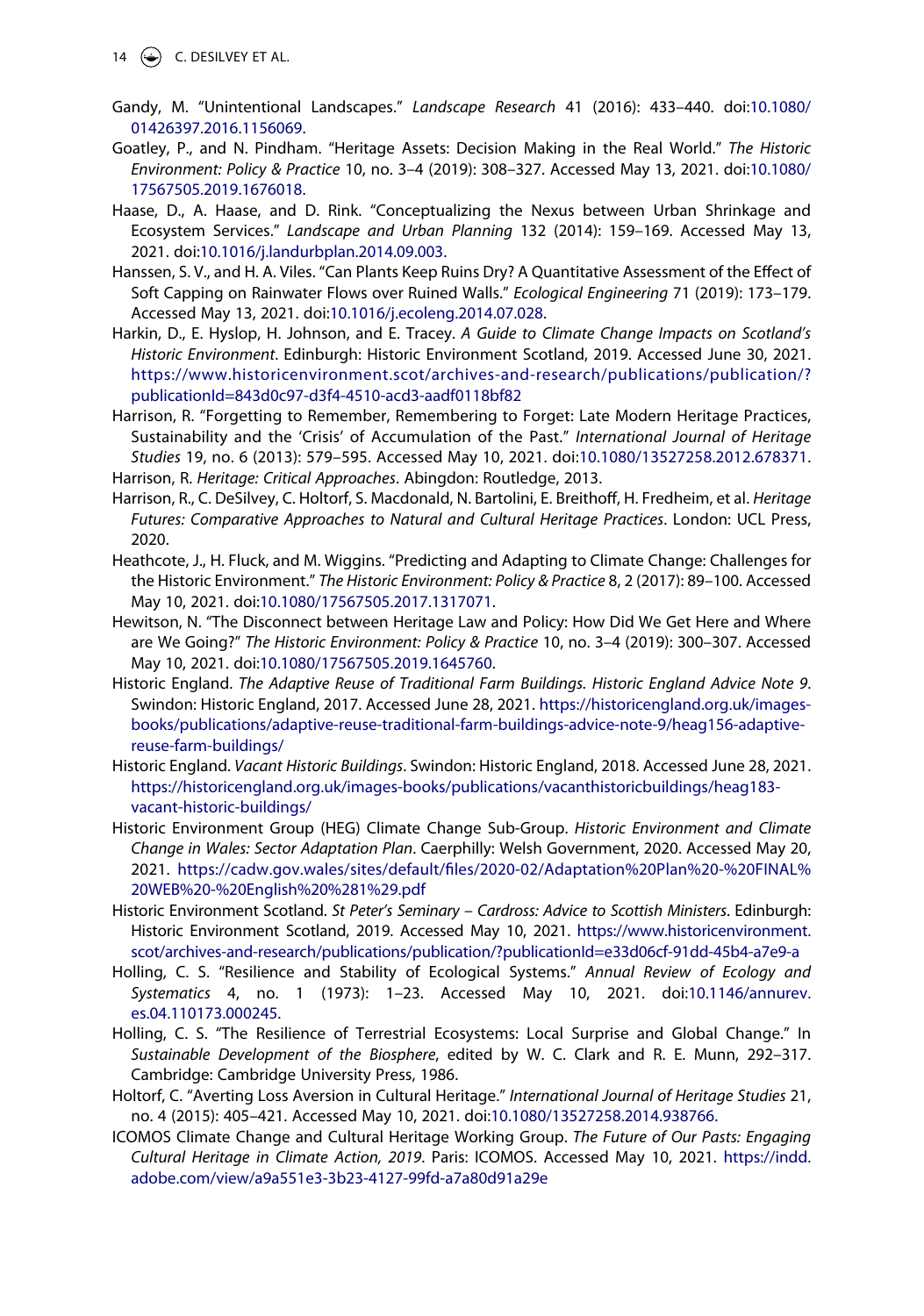- Interreg Central Europe. *Guidelines of Modern Management of Historic Ruins: Best Practices Handbook*. Lublin: Lublin University of Technology, 2020. Accessed May 10, 2021. [https://www.interreg](https://www.interreg-central.eu/Content.Node/Modern-management-of-historic-ruins.pdf)[central.eu/Content.Node/Modern-management-of-historic-ruins.pdf](https://www.interreg-central.eu/Content.Node/Modern-management-of-historic-ruins.pdf)
- Jeffereys, K., B. Cooper, S. Ford, and A. Woolcock. *The Contribution of Designated Heritage Assets to Biodiversity and Natural Capital in England*. Swindon: Historic England. 2021.
- Kentley, E., S. Stephens, and M. Heighton. *Deconstructing Historic Vessels*. London: National Historic Ships UK, 2020. Accessed May 13, 2021. [https://www.nationalhistoricships.org.uk/sites/default/](https://www.nationalhistoricships.org.uk/sites/default/files/uhv_deconstruction_2nd_edition_2020_f.pdf) [files/uhv\\_deconstruction\\_2nd\\_edition\\_2020\\_f.pdf](https://www.nationalhistoricships.org.uk/sites/default/files/uhv_deconstruction_2nd_edition_2020_f.pdf)
- Khalaf, R. W. "A Viewpoint on the Reconstruction of Destroyed UNESCO Cultural World Heritage Sites." *International Journal of Heritage Studies* 23, no. 3 (2017): 261–274. Accessed May 10, 2021. doi:[10.1080/13527258.2016.1269239](https://doi.org/10.1080/13527258.2016.1269239).
- Morel, H., and V. Bankes Price. "Pathways to Engagement: The Natural and Historic Environment in England." *The Historic Environment: Policy & Practice* 10, no. 3–4 (2019): 431–451. Accessed May 10, 2021. doi:[10.1080/17567505.2019.1671692.](https://doi.org/10.1080/17567505.2019.1671692)
- Mosedale, J. R., I. M. D. Maclean, K. J. Gaston, and J. J. Hopkins "A Think Piece on the Effectiveness of Protected Areas in England." Think-piece, University of Exeter, 2021.
- Museums Association. *Disposal Toolkit: Guideline for Museums*. London: Museums Association, n.d. Accessed June 17, 2021. [https://ma-production.ams3.digitaloceanspaces.com/app/uploads/](https://ma-production.ams3.digitaloceanspaces.com/app/uploads/2020/06/18145447/31032014-disposal-toolkit-8.pdf) [2020/06/18145447/31032014-disposal-toolkit-8.pdf](https://ma-production.ams3.digitaloceanspaces.com/app/uploads/2020/06/18145447/31032014-disposal-toolkit-8.pdf)
- National Park Service. *Cultural Resources Climate Change Strategy*. Washington: National Park Service, 2016. Accessed May 11, 2021. [https://www.nps.gov/subjects/climatechange/upload/](https://www.nps.gov/subjects/climatechange/upload/NPS-2016_Cultural-Resoures-Climate-Change-Strategy.pdf) [NPS-2016\\_Cultural-Resoures-Climate-Change-Strategy.pdf](https://www.nps.gov/subjects/climatechange/upload/NPS-2016_Cultural-Resoures-Climate-Change-Strategy.pdf)
- Natural England. *Preparing a Heritage Management Plan*. York: Natural England, 2008. Accessed May 13, 2021. [https://assets.publishing.service.gov.uk/government/uploads/system/uploads/attach](https://assets.publishing.service.gov.uk/government/uploads/system/uploads/attachment_data/file/350304/NE63-preparing-a-heritage-management-plan.pdf) [ment\\_data/file/350304/NE63-preparing-a-heritage-management-plan.pdf](https://assets.publishing.service.gov.uk/government/uploads/system/uploads/attachment_data/file/350304/NE63-preparing-a-heritage-management-plan.pdf)
- Natural England and RSPB. *Climate Change Adaptation Manual Evidence to Support Nature Conservation in a Changing Climate, 2nd Edition*. York: Natural England, 2019.
- Phillips, H. "Adaptation to Climate Change at UK World Heritage Sites: Progress and Challenges." *The Historic Environment: Policy & Practice* 5, no. 3 (2014): 288–299. Accessed May 13, 2021. doi:[10.1179/1756750514Z.00000000062](https://doi.org/10.1179/1756750514Z.00000000062).
- Plevoets, B., and K. Van Cleempoel. *Adaptive Reuse of the Built Heritage: Concepts and Cases of and Emerging Discipline*. London: Routledge, 2019.
- Powell, J., J. Lake, R. Berry, P. Gaskell, P. Courtney, and K. Smith. *Heritage, Natural Capital and Ecosystem Services – Historic Buildings and Their Associated Boundaries*. Swindon: Historic England. Accessed May 13, 2021. [https://research.historicengland.org.uk/Report.aspx?i=](https://research.historicengland.org.uk/Report.aspx?i=16226%26ru=%2FResults.aspx%3Fn%3D10%26ry%3D2019%26p%3D3) [16226&ru=%2FResults.aspx%3Fn%3D10%26ry%3D2019%26p%3D3](https://research.historicengland.org.uk/Report.aspx?i=16226%26ru=%2FResults.aspx%3Fn%3D10%26ry%3D2019%26p%3D3)
- Rico, T. "The Limits of a "Heritage at Risk" Framework: The Construction of Post-Disaster Cultural Heritage in Banda Aceh, Indonesia." *Journal of Social Archaeology* 14, no. 2 (2014): 157–176. Accessed May 10, 2021. doi:[10.1177/1469605314527192.](https://doi.org/10.1177/1469605314527192)
- Robbins, N. "Museum Collection Disposal: The Role of Museological Value Discussions in Collection Management." *The Museum Review* 2, no. 1 (2017). Accessed June 21, 2021. [https://themuseum](https://themuseumreviewjournal.wordpress.com/2017/07/11/vol2no1robbins/) [reviewjournal.wordpress.com/2017/07/11/vol2no1robbins/](https://themuseumreviewjournal.wordpress.com/2017/07/11/vol2no1robbins/)
- Robertson, D., and J. Ames. "Timber Monuments and Coastal Processes: Recording and Monitoring of Archaeological Remains at Holme Beach, Norfolk, UK 2003–2008." *Journal of Wetland Archaeology* 15, no. 1 (2016). Accessed May 10, 2021. doi:[10.1080/14732971.2015.1112594](https://doi.org/10.1080/14732971.2015.1112594).
- Ross, S. M. "Re-Evaluating Heritage Waste: Sustaining Material Values through Deconstruction and Reuse." *The Historic Environment: Policy & Practice* 11, no. 2–3 (2020): 382–408. Accessed May 14, 2021. doi:[10.1080/17567505.2020.1723259.](https://doi.org/10.1080/17567505.2020.1723259)
- Rotarangi, S. J., and J. Stephenson. "Resilience Pivots: Stability and Identity in a Social-Ecological-Cultural System." *Ecology and Society* 19, no. 1 (2014): 28. Accessed June 17, 2021. doi:[10.5751/ES-](https://doi.org/10.5751/ES-06262-190128)[06262-190128.](https://doi.org/10.5751/ES-06262-190128)
- Seekamp, E., and E. Jo. "Resilience and Transformation of Heritage Sites to Accommodate for Loss and Learning in a Changing Climate." *Climatic Change* 162 (2020): 41–55. Accessed May 10, 2021. doi:[10.1007/s10584-020-02812-4](https://doi.org/10.1007/s10584-020-02812-4).